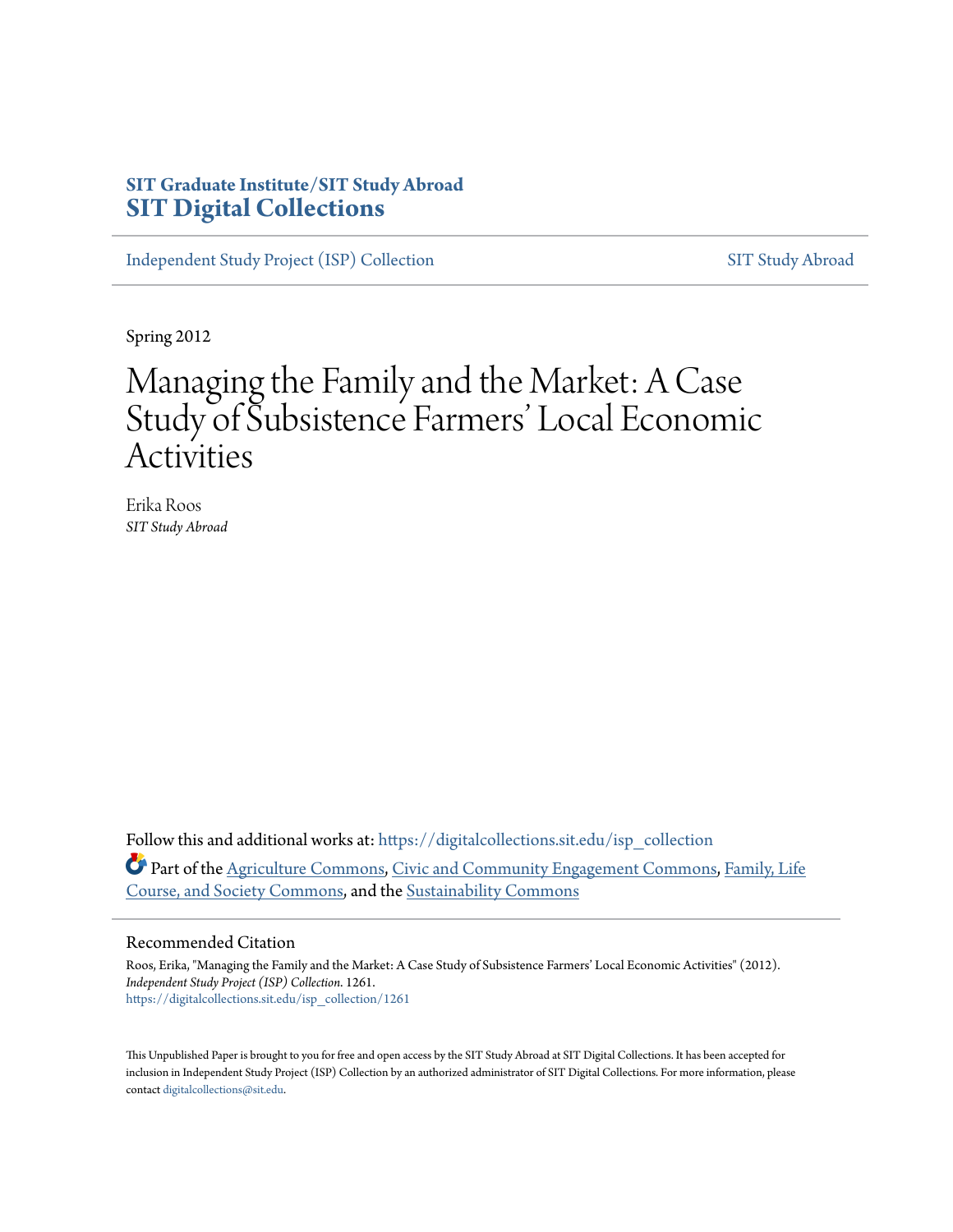## Managing the family and the market: a case study of subsistence farmers' local economic activities



Erika Roos SIT Madagascar: National Identity and Social Change Spring 2012 Academic Advisor: Madame Reine Razafimahefa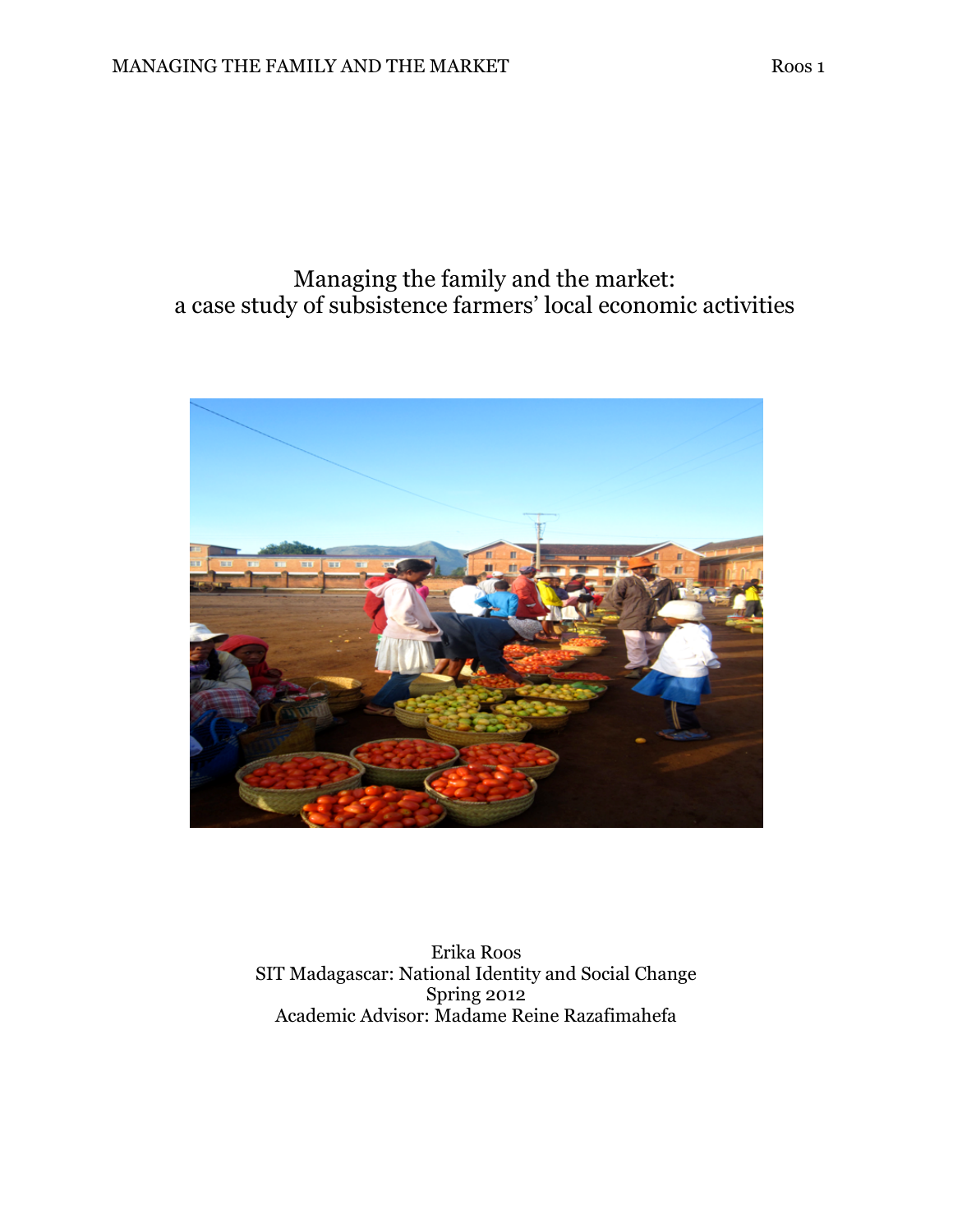#### Abstract

 This independent research project is a case study of subsistence farmers' agricultural and economic activities in Betafo, a district in the Vakinankaratra region of Madagascar. The project focuses on the various manners in which individual farming families engage in local market activity, and the impact of such activities on their socioeconomic livelihoods. Through a three-week ethnographic study involving in-depth interviews, participant observation, and site visits, the researcher gathered primary data from subsistence farmers in multiple villages of Betafo, as well as district officials and representatives of community organization.

 The results of the research indicate that commercial agriculture and subsistence agriculture are quite interrelated, such that economic activity is a means of basic survival. Market participation is largely unregulated by government institutions and community organizations, and that transactions between individual farmers and their buyers are completed on a relatively informal, unfixed basis. Subsistence farmers' market participation is largely influenced by external factors such as collectors and large businesses, who generally determine product prices and therefore directly impact farmers' ability to generate revenue and meet their family's needs. Farmers' agricultural and economic activities are highly diverse; the crops and livestock that are grown and sold depend on factors such as soil conditions, time of year, and availability of land. Regardless of specific agricultural activities, however, rice cultivation and consumption is universally the central element of farmers' livelihoods, and the alimentary need for rice is essentially the driving force for agricultural and economic decisions.

#### Table of Contents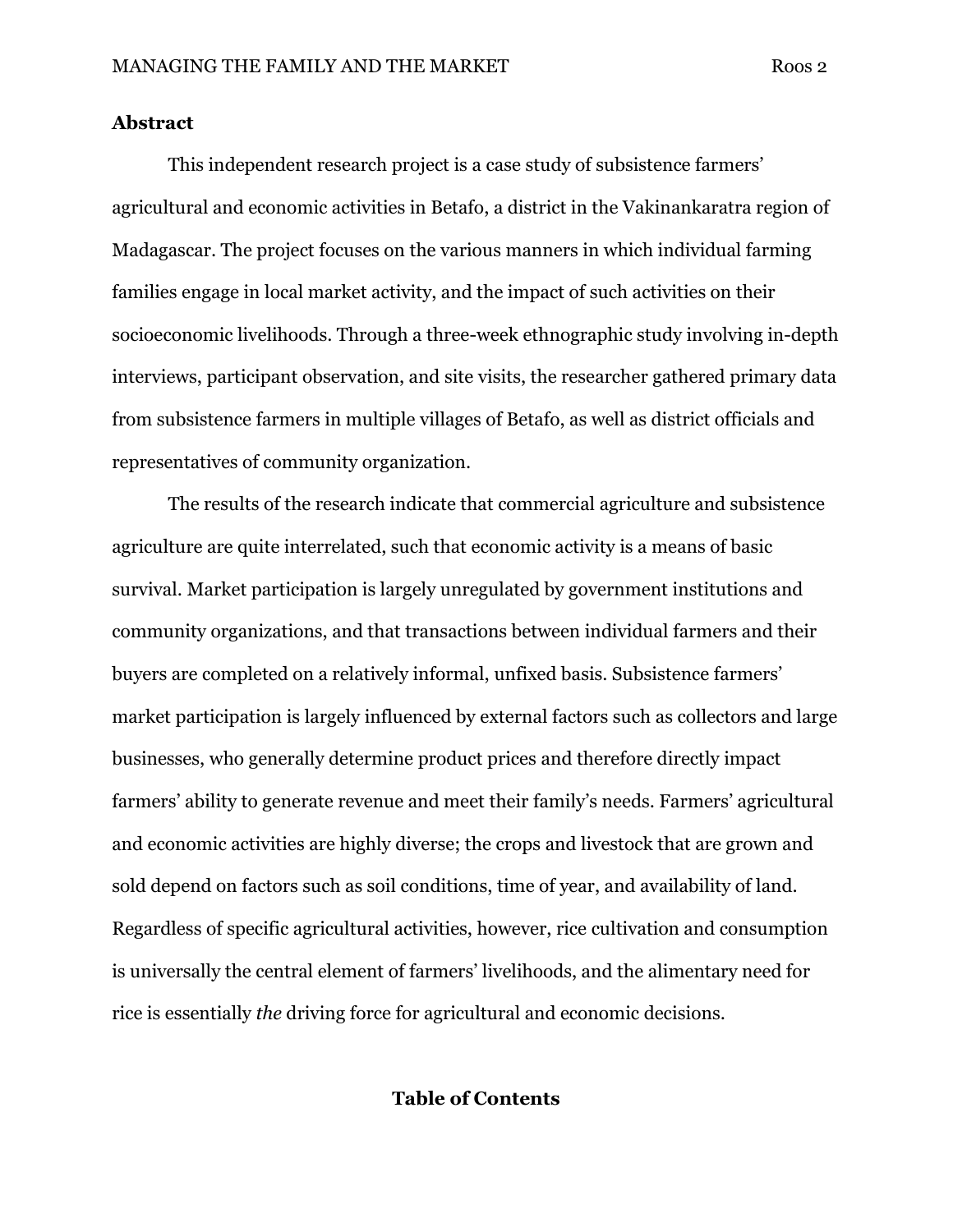## MANAGING THE FAMILY AND THE MARKET Roos 3

| Acknowledgments                                                 | $\overline{4}$ |  |  |  |  |
|-----------------------------------------------------------------|----------------|--|--|--|--|
| Introduction                                                    | 5              |  |  |  |  |
| Background: the district of Betafo                              | 7              |  |  |  |  |
| Methodology                                                     | 8              |  |  |  |  |
| Findings and analysis                                           |                |  |  |  |  |
| The centrality of rice in subsistence farmers' livelihoods      | 15             |  |  |  |  |
| The diversity and flux of agricultural and economic activities  | 18             |  |  |  |  |
| The varying degrees of "local" market participation             | 22             |  |  |  |  |
| Farmers, collectors, and unequal power dynamics                 | 24             |  |  |  |  |
| Small farmers, big businesses, and their economic relationships | 27             |  |  |  |  |
| Weak institutional support, strong informal networks            | 29             |  |  |  |  |
| Limitations of the study                                        | 30             |  |  |  |  |
| Questions for further investigation                             | 32             |  |  |  |  |
| Discussion                                                      | 33             |  |  |  |  |
| References list                                                 | 35             |  |  |  |  |
| Appendix A: Stages of local economic activities                 | 36             |  |  |  |  |
| Appendix B: Sample of local market prices                       | 37             |  |  |  |  |
| Appendix C: Sample of annual agricultural activities            |                |  |  |  |  |
| Appendix D: Sample interview questions                          |                |  |  |  |  |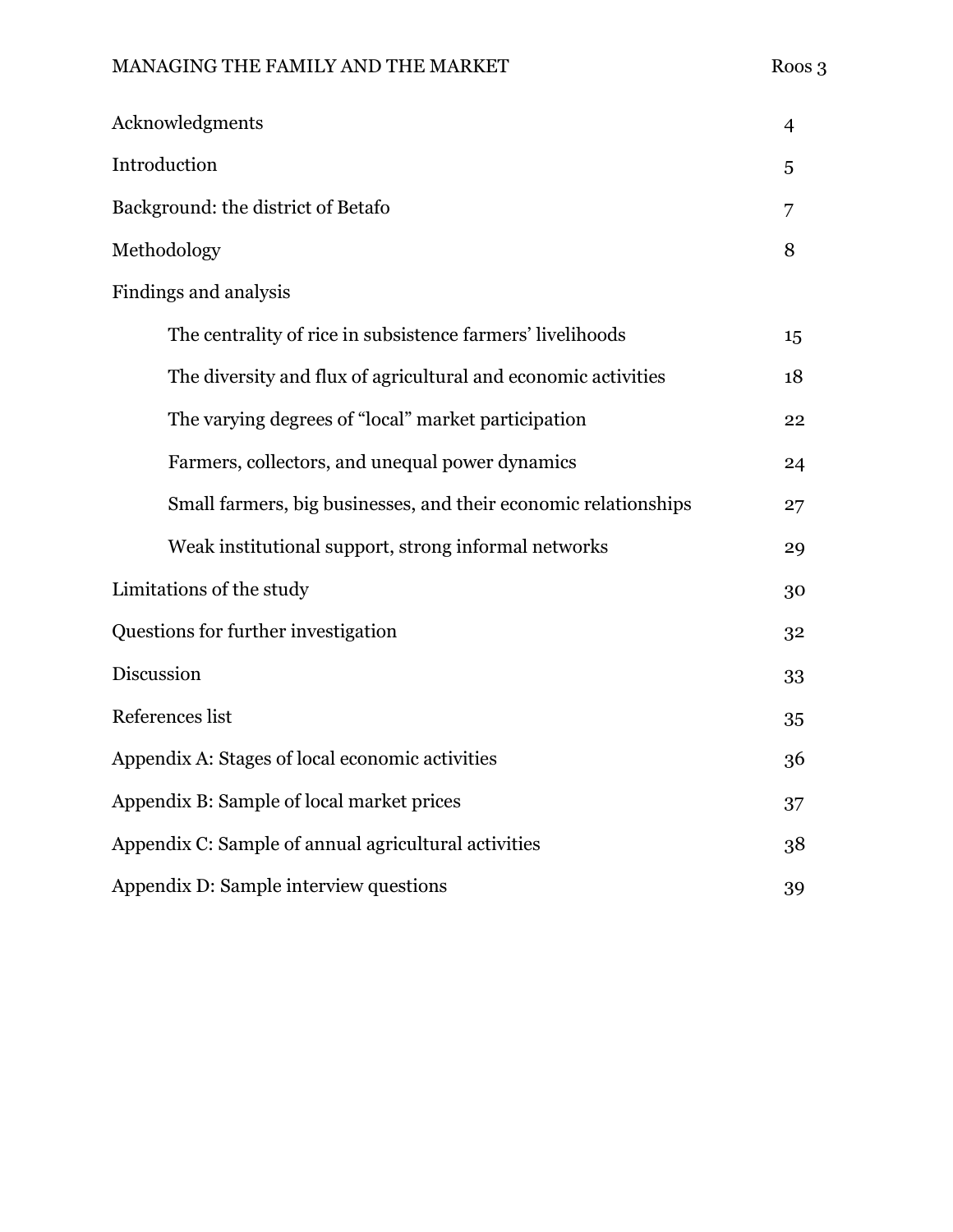#### Acknowledgments

 This research project would not have been possible without the support of the SIT Program Staff, including Roland Pritchett, Hanta Raonivololona, Rivo Rajaonah, and Sidonie Emerande. Thank you for your guidance, advice, and continuous assistance in helping coordinate the logistics of the project. In addition, the researcher would like to thank her Academic Adviser, Madame Reine Razafimahefa, who helped shape the direction of the study and provided cultural and intellectual perspectives that have been invaluable throughout the research period. The researcher would also like to extend her deepest gratitude to members of the Betafo community, including Monsieur Manana and her homestay families, who provided unconditional support throughout the researcher's three-week village stay. Without their generosity and hospitality, this project would never have been possible.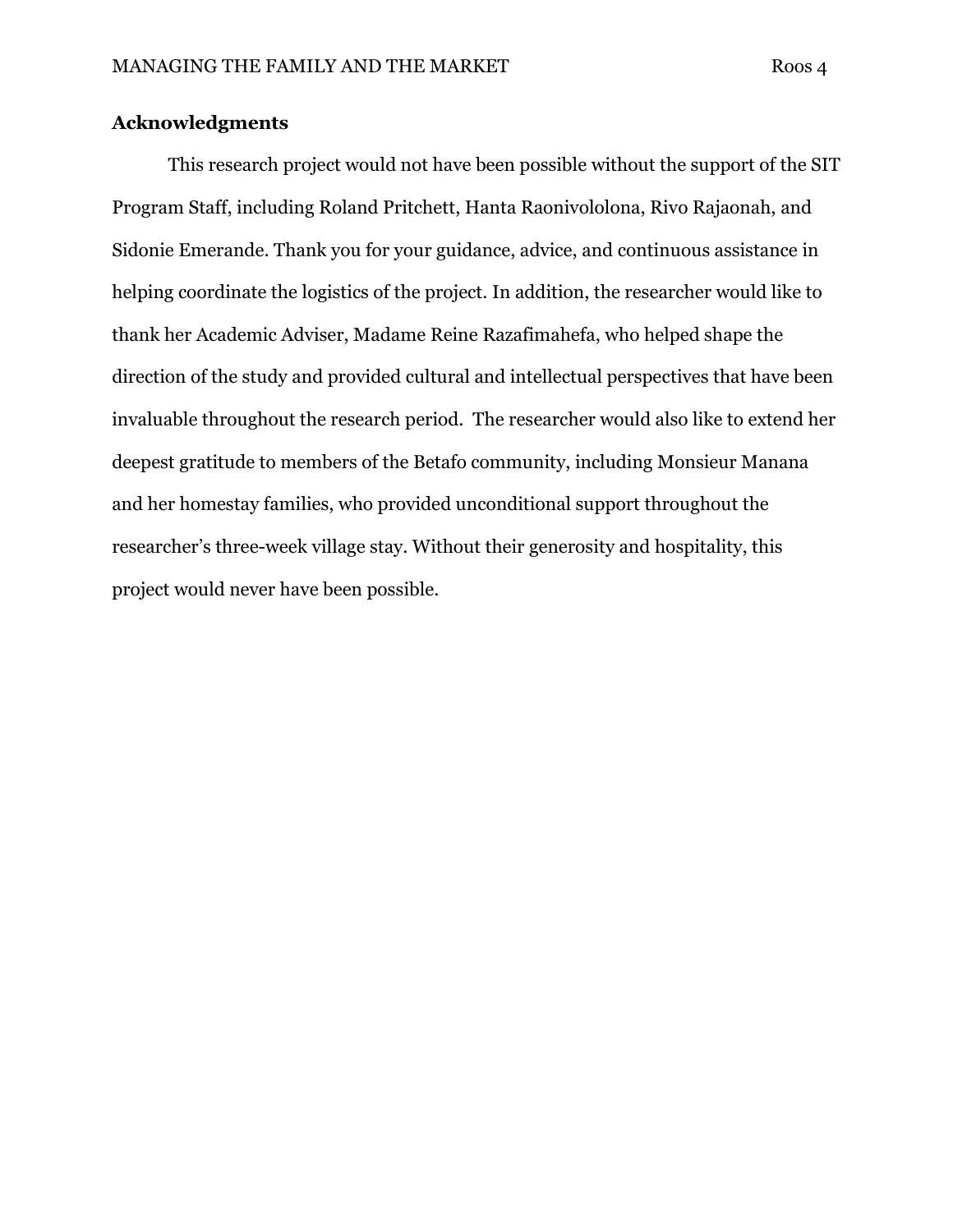#### Introduction

 Subsistence agriculture is the form of livelihood in which individual farmers fundamentally fulfill their own family's alimentary needs. Characteristics commonly associated with subsistence agriculture are independence and self-sufficiency, such that families survive with mininal external market participation. In Barriers to Exit from Subsistence Agriculture, Cadot, Dutoit, and Olarreaga explain that "conceptually, subsistence agriculture is easy to define, by analogy with autarky—a situation where the farm household neither sells nor buys, but consumes everything it produces and, consequently, only that" (2010, p. 2). Subsistence agriculture is generally contrasted with commercial agriculture, in which farmers' agricultural activities are geared towards generating income through market participation. In this form of livelihood, it appears that farmers produce a surplus of goods, which are not only saved for their families' consumption but are channeled into external markets. While "subsistence agriculture" and "commercial agriculture" may be perceived to be mutually exclusive, it is not easy to make a clear distinction between the two. For instance, Cadot, Dutoit, and Olarreaga's definition of subsistence agriculture is qualified with an explanation that "where to draw the line between a 'subsistence farm' and a 'market farm' is a matter of judgment" (2010, p. 2). The extent to which subsistence agriculture and commercial agriculture are interrelated, and whether there is a transitory process between subsistence agriculture and commercial agriculture, are central points of exploration and discussion.

 This research project seeks to gain a better understanding of the relationship between subsistence agriculture and commercial agriculture, as explored through the market activities of individual farming families. The researcher seeks to investigate the extent to which agricultural activities coincide with local market participation, and the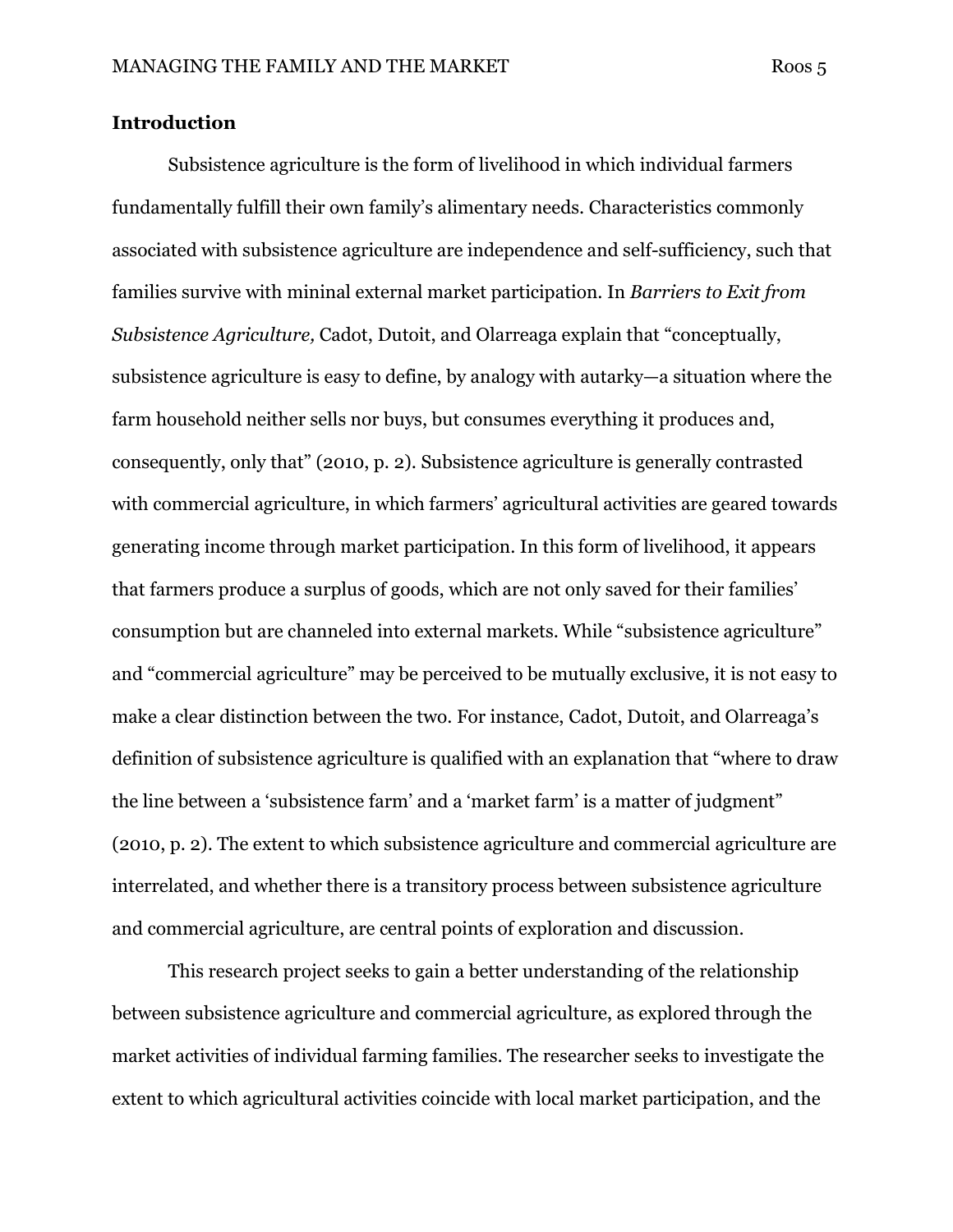various ways in which farmers engage in economic activities as either buyers or sellers. The project also seeks to understand the extent to which farmers' socioeconomic livelihoods--that is, their ability to meet their family's basic daily needs--is dependent upon factors and forces from external markets.

 Through a case study of subsistence farmers of Betafo, a district in the Vakinankaratra region of the Central Highlands of Madagascar, the research project seeks to better understand subsistence farmers' relationship to external economic systems. Questions that guide the project include: Why do farmers become involved in market activity? To what extent do they participate as consumers, and to what extent do they participate as sellers? What resources are necessary in order to become a vendor? To what extent are market vendors autonomous, and to what extent do vendors help one another? To what extent do farmers have power and control over their economic decisions and activities? To what extent does their daily livelihood depend on economic activity? To what extent do farmers benefit from market activity, and to what extent do they suffer? Are farmers considered "subsistence farmers" if they are involved in market activity? Is it possible to be entirely self-sufficient, without any market involvement, or is commercial activity inseparable from subsistence agriculture?

#### Background: the district of Betafo

 It is commonly said that eighty percent of the population of Madagascar are subsistence farmers living in villages. Among these rural areas is the district of Betafo,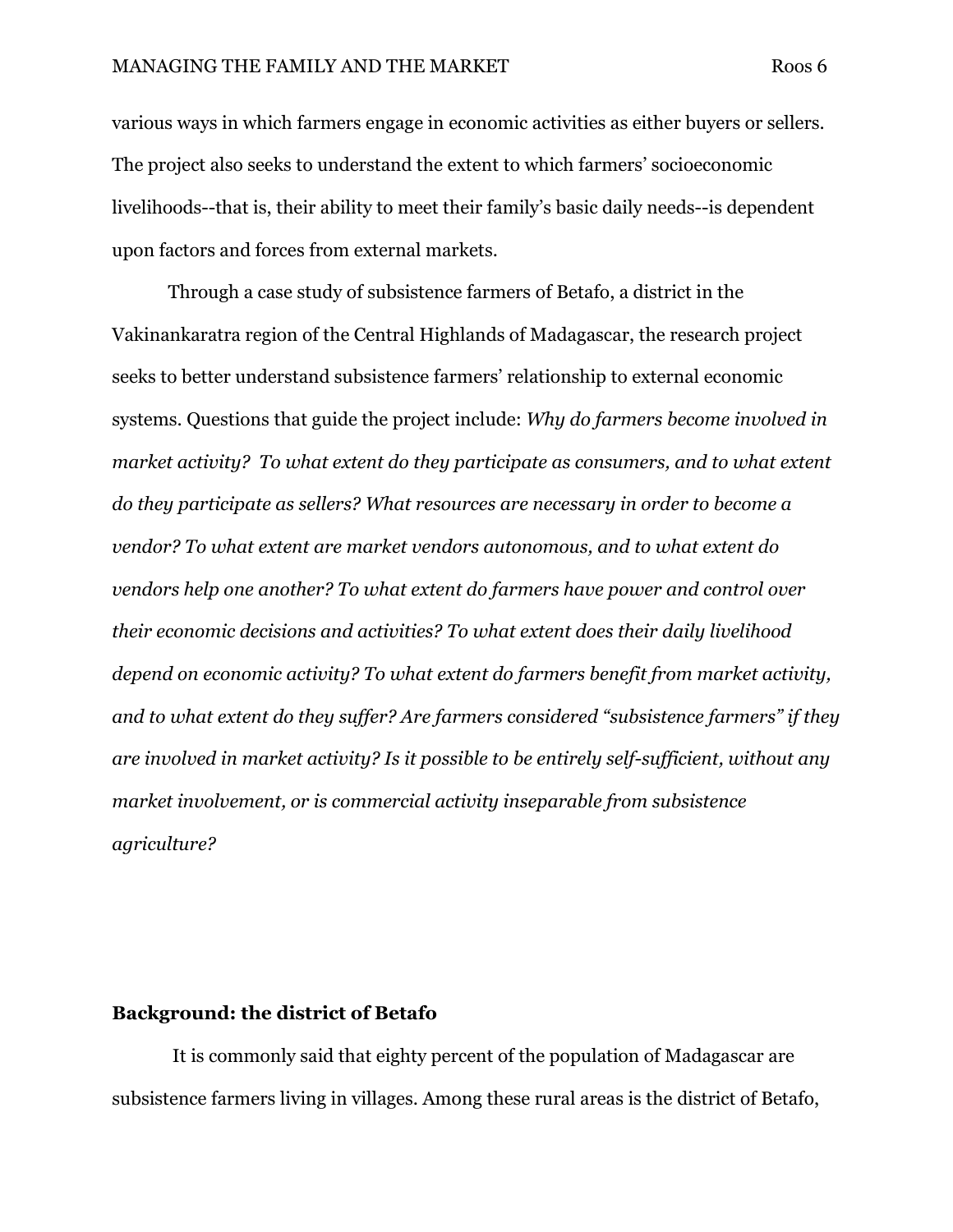located in the Vakinankaratra region of the Central Highlands of Madagascar. Due to the presence of highly fertile volcanic soil, Betafo appears to have favorable conditions that are conducive to prosperous economic activity and overall growth. Furthermore, Betafo is located twenty-two kilometers from Antsirabe, the second-largest urban center of Madagascar, and the existence of developed roads facilitates easy access to distant markets. While Betafo seems to have favorable physical resources that are critical for rural development, it needs improvement in technical and organizational processes concerning economic activity. The Betafo branch of Centre de Service Agricole (CSA), a non-governmental organization operating throughout Madagascar, summarizes Betafo's agricultural and economic circumstances as the following:

"The existence of numerous services and the dynamism of the population appear to be potentially important elements for the development of the district. The proximity to the city of Antsirabe and other markets facilitates the flow of products. Meanwhile, the lack of organization and professionalism of producers makes it difficult to manage agricultural prices."

(Source: CSA, "Etat des lieux du District de Betafo," 2010, p. 15)

Betafo's natural resources and access to local markets benefit farmers' potential socioeconomic livelihoods, and Betafo does not face some of the challenges and constraints that are present in other locations of Madagascar, such as poor infrastructure, sparse access to markets, and uncultivable terrain. Nevertheless, the market activities in Betafo remain relatively unstructured and informal, and there appears to be a lack of institutional oversight and regulation of the local economy.

## Methodology

 During the three-week data collection period from April 1, 2012 to April 21, 2012, I had in-depth interactions and verbal communication with ten farmers in different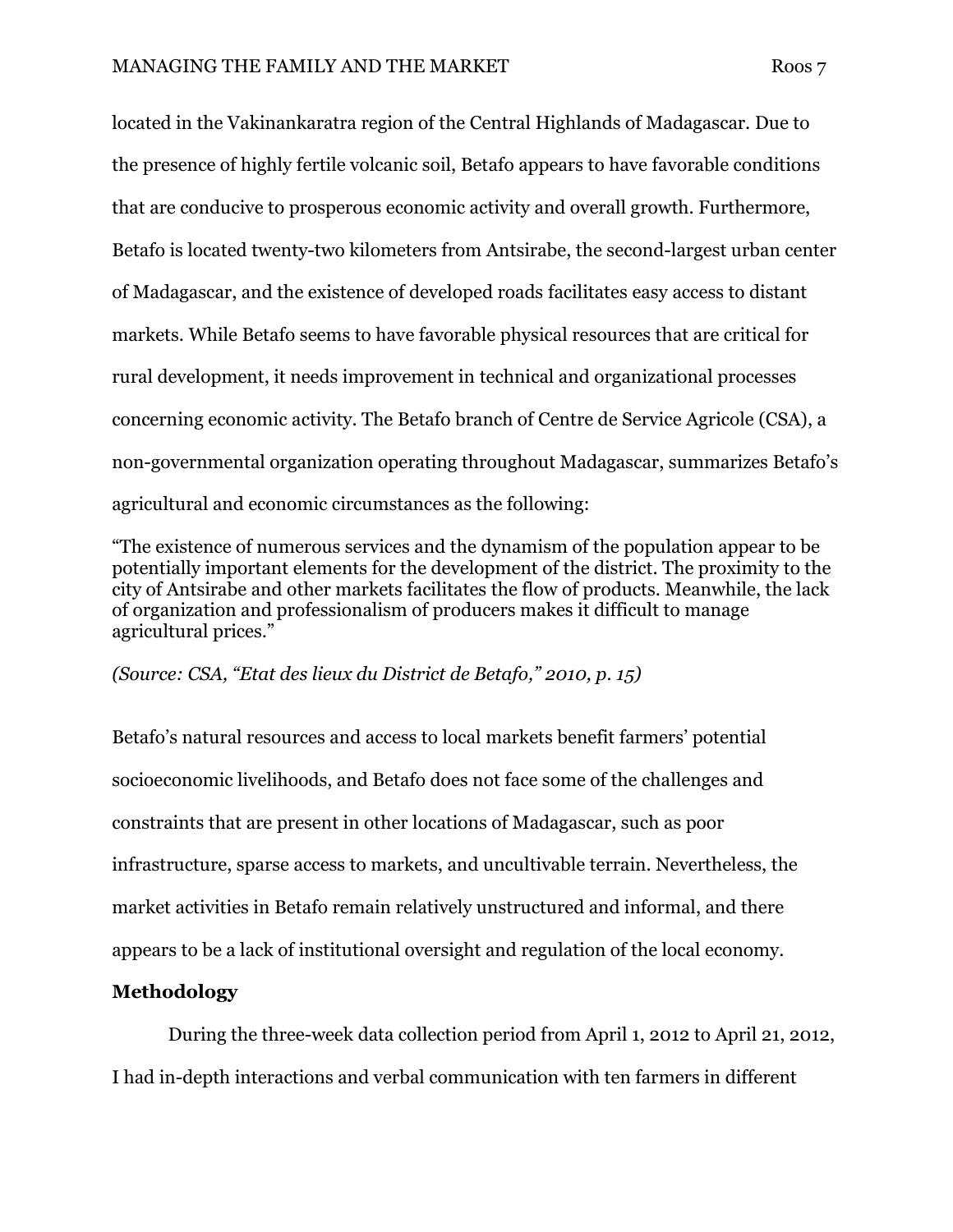#### MANAGING THE FAMILY AND THE MARKET Roos 8

villages of Betafo, as well as structured interviews with four agricultural professionals in the Vakinankaratra region. Additionally, I have supplemented my primary data by exploring secondary resources, including publications on subsistence farming in East Africa, the Participatory Analysis for Community Action Manual of the United States' Peace Corps, and annual reports of the Centre de Service Agricole of Betafo.

 In order to obtain a relatively immersive perspective into the lives of subsistence farmers, the primary focus population of the study, I spent a total of fifteen days living with two households in the Betafo district. I lived with a family in the Befotaka<sup>1</sup> village, in a commune adjacent to the commune of Betafo, for a period of ten days. A second, shorter village stay of five days took place with a family in the Mavozaza village, in the commune of Betafo. Both of the villages are located to the east of the Betafo town center. In addition, I conducted interviews and site visits with a host family in Andohajango village, in a commune to the west of central Betafo. Evidently, the depth and thoroughness of gathering data with host families was more intense than with families whom I merely visited. The information and insight gathered from participating in host families' daily routines over a continuous period of time is incomparable to data gathered from one-time interactions and conversations with farmers. Nonetheless, both forms of data collection have been informative and integral to my exploration of the research topic.

 In this research project, I have chosen to incorporate specific accounts of my encounters with individual families, rather than to rely solely on generalized findings

 $\overline{a}$ 

<sup>&</sup>lt;sup>1</sup> In compliance with standards of ethics of the Institutional Review Board, the original names of all villages and individual farmers have been changed in this report. However, the name of the district, as well as the names of officials and representatives of organizations, have not been changed.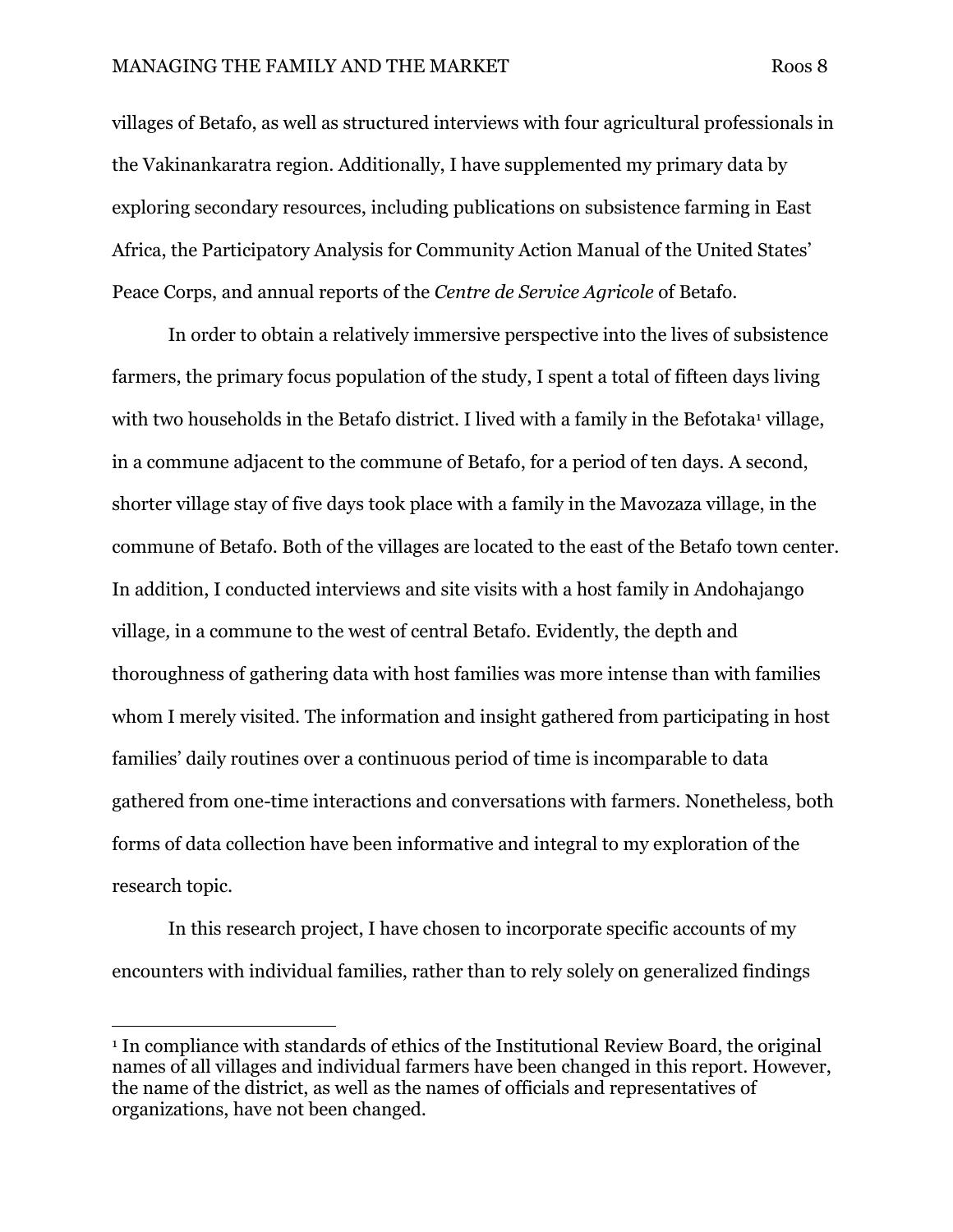and analysis of data. I feel that it is integral to include individual stories in order to emphasize the "human" perspectives of the project, and to reinforce a dimension that cannot be captured or reproduced by broad statements and statistics. The project objectives and methodology were fundamentally based on the exploring a facet of "rural development" at in a highly specific context, and therefore my findings and analysis are heavily based on an intensive period of observations, communications, and ordinary interactions with a particular group of individuals in a small set of villages of Madagascar. I am fully aware of the microscopic magnitude of the project, but feel that the impact of concentrating on accounts from a small cluster of individuals is greater than the potential impact of any broad generalizations. I fully recognize that this research topic could theoretically be infinitely studied, and that this project comprises an impeccably minute slice of the universal exploration of "rural development."

 In addition to conducting in-depth interviews and observations, I had initially planned to utilize qualitative surveys in order to gather data about the types of agricultural activities and economic statuses of households in Betafo. I drafted a survey, which included questions about the amount of land owned, the types and quantities of crops grown and livestock raised, and the types, quantities, and prices of products sold in the local market. However, upon beginning the data collection process, I decided to discard the survey; it became apparent that most of the questions in the original survey were not entirely relevant to my research goals and interests, and that the questions that were relevant could be gathered through interviews. Moreover, I chose to conduct intensive, continuous data collection with fewer subjects than to gather broad, superficial information through brief interactions with a greater number of individuals. Indeed, the sources of quantitative data of this project is limited to a microcosm of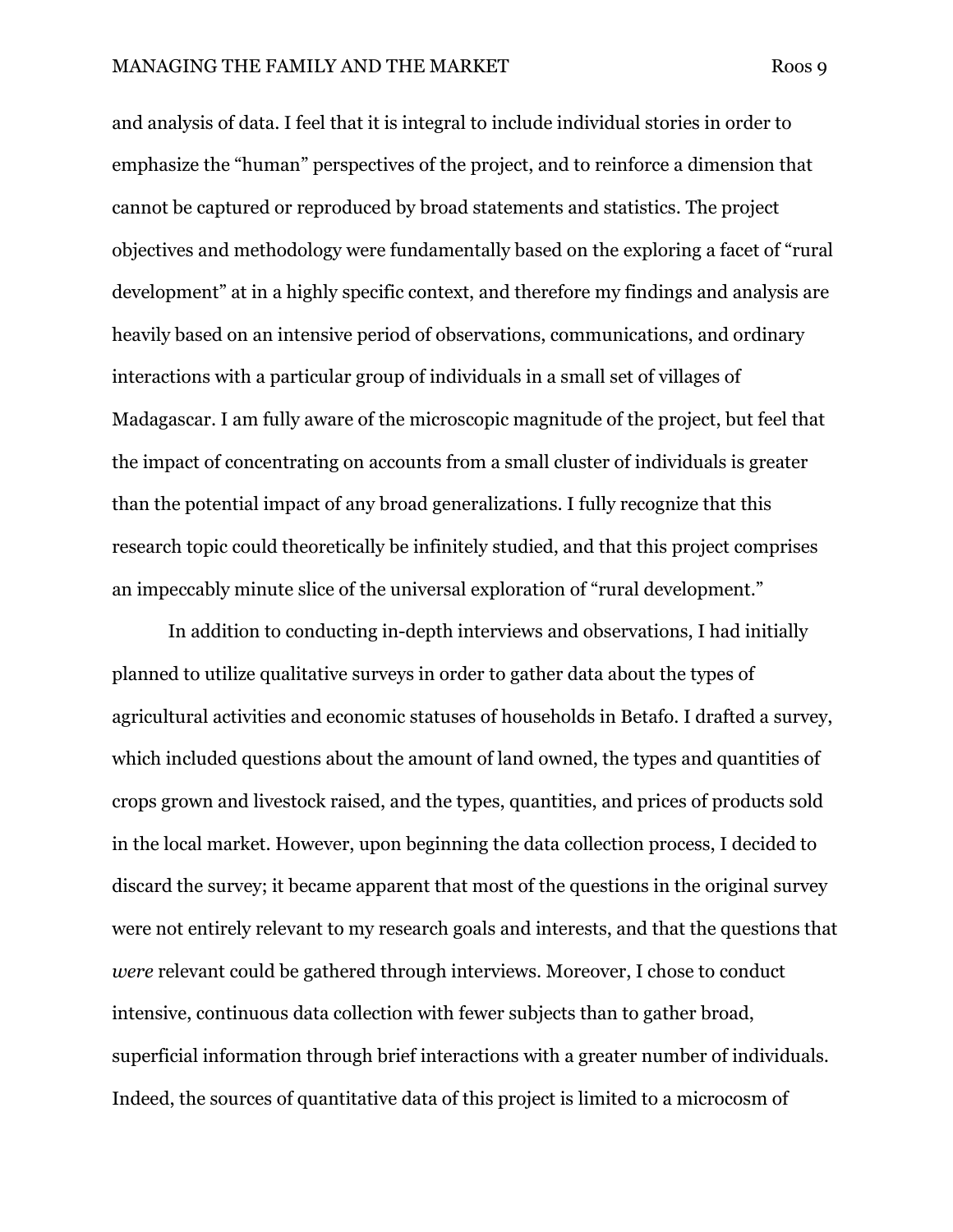#### MANAGING THE FAMILY AND THE MARKET Roos 10

families in a single rural district of Madagascar. Yet, given the nature and the scope of my project, I felt that this was a more appropriate method of data collection than a holistic survey of a greater number quantity of families.

 In order to conduct an ethically sound research project, I followed the requirements of the Institutional Review Board. Prior to initiating data collection with any subjects, I explained the topic of the research project, the objectives of the study, and the subjects' rights to privacy, confidentiality, and anonymity. Furthermore, I informed subjects that my data collection would consist of both oral communication and participant observation, and that data collection was a continuous, extended process. Subjects were informed about their right to withhold information and their right to refuse to answer any question. In order to prevent potential miscommunication, I carried paper copies of consent forms in both French and Malagasy, and utilized them as necessary. While written consent was not obtained, oral consent was obtained prior to the beginning of every instance of gathering data. Furthermore, in accordance with IRB, the original names of individual farmers and villages in this report have been changed.

 While living in Betafo, I relied on a variety of methods of communication, from casual conversations to more rigid 'question-and-answer' dialogues. Because I lived with members of the population that I was studying, my daily activities and surroundings were essentially inseparable from my project; my observations, conversations, and activities often resulted in the discovery of findings and further points of inquiry. Throughout the immersive village stays, I often carried a notebook and actively recorded data in the presence of subjects. Furthermore, I openly shared a paper copy of my interview questions with my subjects, which seemed to help facilitate open dialogue and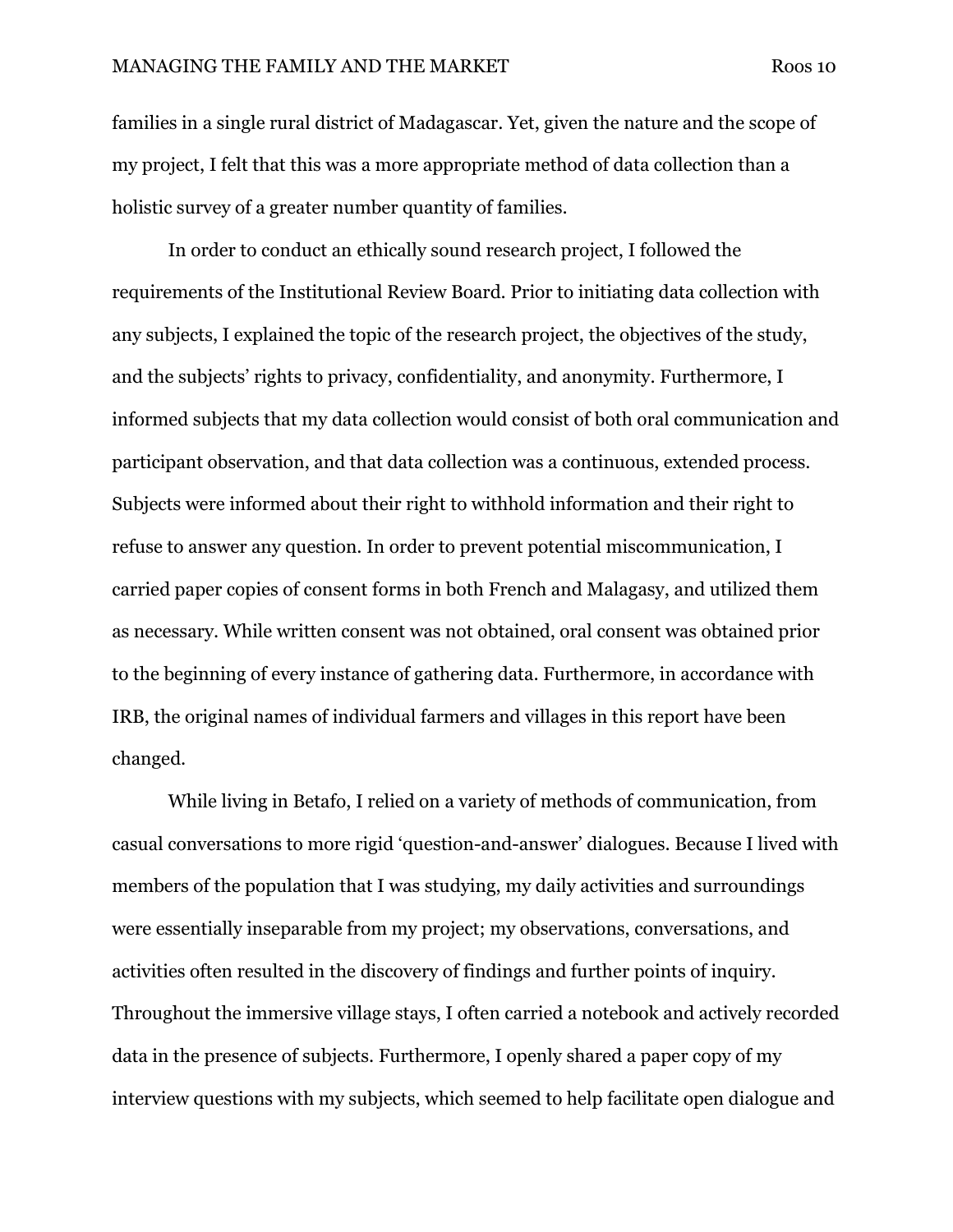trust. Nonetheless, since many of the interactions and observations were unscheduled, occurring in a 'natural' setting, I often collected data without the use of note-taking materials. In such circumstances, I felt that the presence of a notebook or an audio recording device would be detrimental to the authenticity of the events, in that they would have influenced the behaviors and responses of the individuals with whom I was interacting. I was willing to give up the opportunities to capture verbatim responses in order to keep the nature of interactions as 'normal' as possible. Thus, in many instances, data analysis was delayed, and it often consisted of paraphrasing conversations and reflecting on experiences.

 In addition to gathering primary data from the point of view of subsistence farmers, I conducted structured interviews with Malagasy professionals in the field of agricultural development, including representatives from the Centre de Service Agricole (CSA) and the Circonscription de Développement Rural (CirDR), and with the Adjoint to the Chief of the District of Betafo. My communication with the professionals was entirely in French, and the interviews were much more rigid and formal than my processes of data collection in the actual villages. It was critical to gather data from the professionals' perspectives, but at the same time, the responses in the interviews felt quite prepared and synthesized in comparison to the responses from local farmers. The professionals' responses often felt less candid, and perhaps more censored, than those of actual farmers, but nonetheless, the statistical data and 'official' information from their interviews have been necessary components of the research project.

 Undoubtedly, I encountered numerous obstacles during the fifteen-day period of living in villages. One challenge during the first village stay was limited mobility. Due to the fact that my village was several kilometers from the town center, as well as some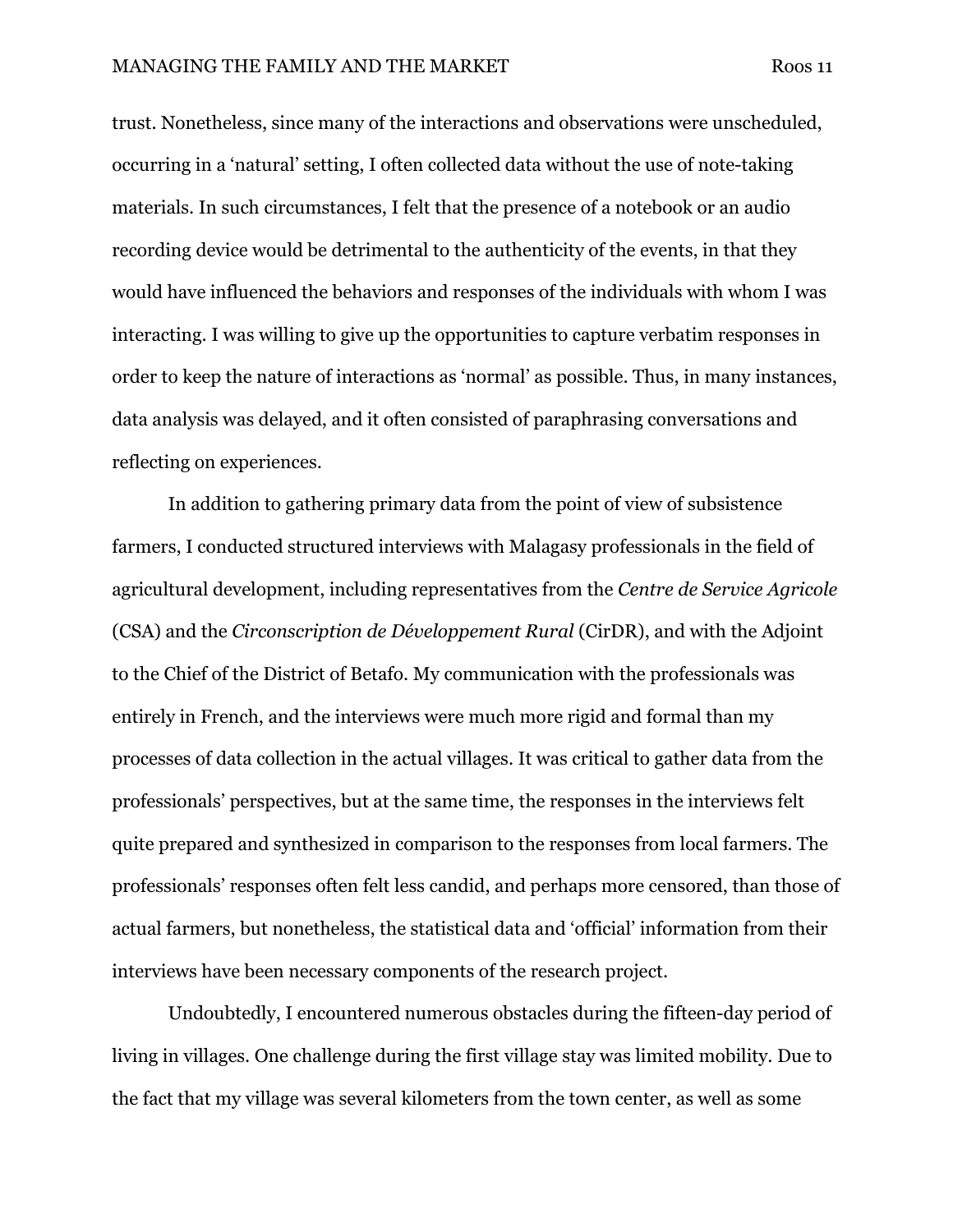previous minor issues with security in Betafo, my host family was concerned about my safety and would not permit me to independently travel alone. For the majority of my time living in the village, this did not pose an issue because my data collection was concentrated within a small neighborhood, and my informants lived within one kilometer from my home base. However, as the project progressed, the need to visit the Betafo market arose, as well as the need to speak with officials in the town center. While I felt entirely capable of traveling into Betafo on my own, it was difficult to convey this to my host family. My data collection in Betafo was postponed until I moved into a second village, but even then, I was constantly accompanied by a member of my host family.

 There were certainly advantages and disadvantages to gathering research while being accompanied by local resident of Betafo. On one hand, the presence of a local citizen seemed to help legitimatize my identity and presence, and seemed to reduce general skepticism of my activities in Betafo. However, the lack of autonomy contributed to a reduced sense of planning and organizing in my daily objectives and activities, in that my data collection often depended upon the availability of the individuals who were accompanying me. While I appreciated their concerns and efforts to support my work, I did feel that it may have caused additional burdens that could have been mitigated, if not entirely avoided, in the first place. Nonetheless, I did understand that there are cultural differences in interactions with foreigners and guests, and as both foreigner and guest, it was necessary to observe local norms and expectations about my role and function in the Betafo community.

 Another challenge during the data collection process was the frequency of rain storms. Because the data collection process took place during the rainy season in the Central Highlands of Madagascar, it rained heavily almost every day while I lived in the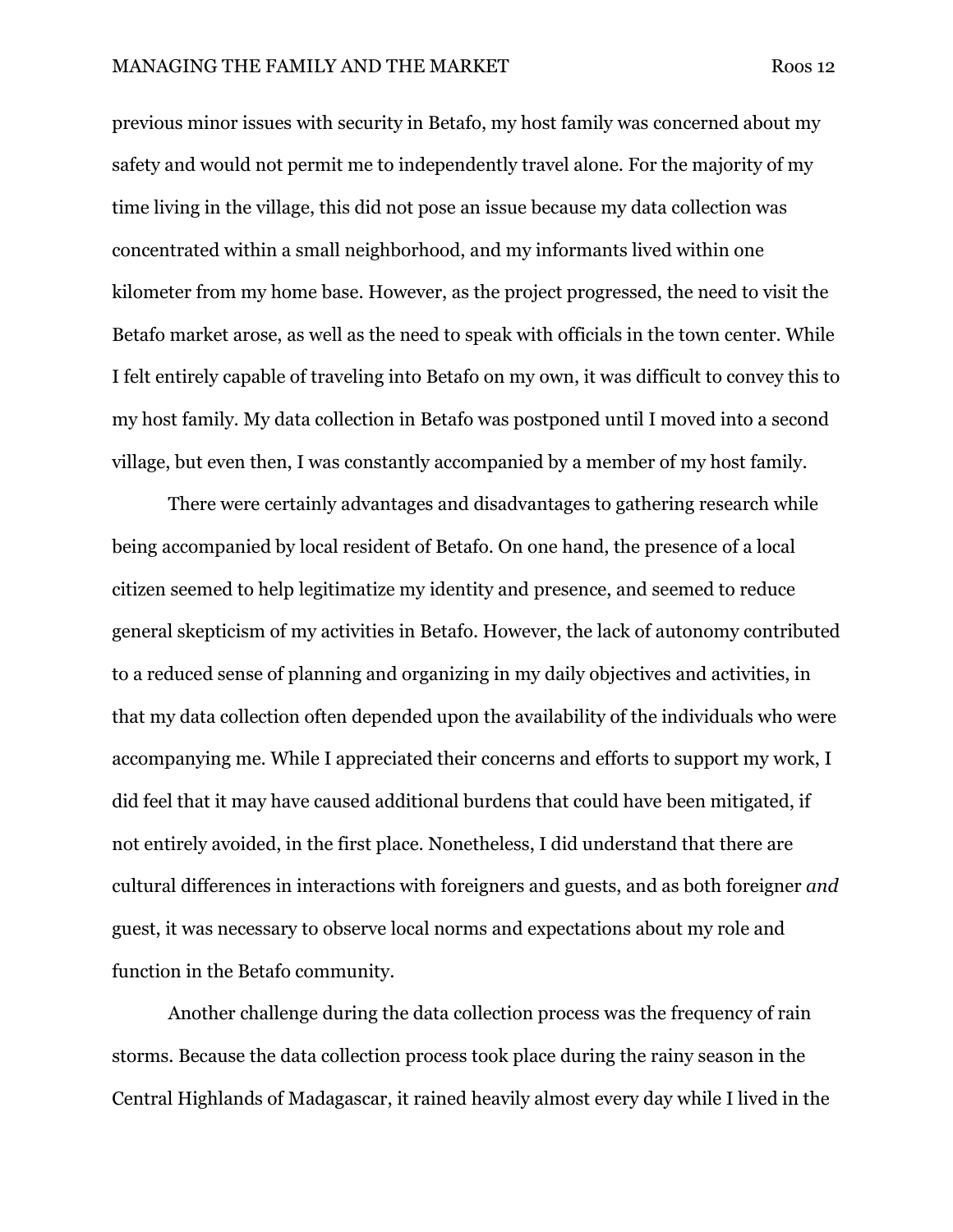villages. Prior to starting the project, I did not anticipate that this would be an issue, but in the first week I quickly realized that the presence of rain caused frequent delays and cancellations of interviews and meetings. Since my primary mode of travel within Betafo was by foot, it was essentially unfeasible to commute extensive distances when it rained. Thus, I navigated the challenge of unsuitable weather conditions by conducting most of my primary data collection in the mornings, and by using rainy afternoons to catch up on processing notes and analyzing data.

 Before beginning the village home stays, I anticipated needing the assistance of a translator for dialogues in Malagasy and French. However, I lived in settings in which Malagasy was essentially the only language of communication, and it would have been logistically unfeasible to constantly have a translator on-site. Thus, I managed to overcome the language barrier and gather data without the use of a translator. In spite of my limited knowledge of Malagasy, my subjects and I were able to facilitate communication, and I was able to comprehend the data in Malagasy. In order to clarify my understanding of interviewees' responses, I repeated back their responses and often wrote them down directly into my notebook. When I had doubts about the meaning of a word or a phrase, I would clearly express my lack of understanding, which would signal the interviewee to further elaborate on their responses and to provide alternate explanations. Although it was more difficult to pose follow-up questions in Malagasy than in French, it was possible to do so, especially with the aid of a Malagasy-English dictionary. With adequate patience, time, and academic resources, I found that it was entirely possible, and even beneficial, to collect primary data without a translator. The absence of a third individual in the interviews and field observations fostered an intimate atmosphere and honest level of interaction that may have been compromised if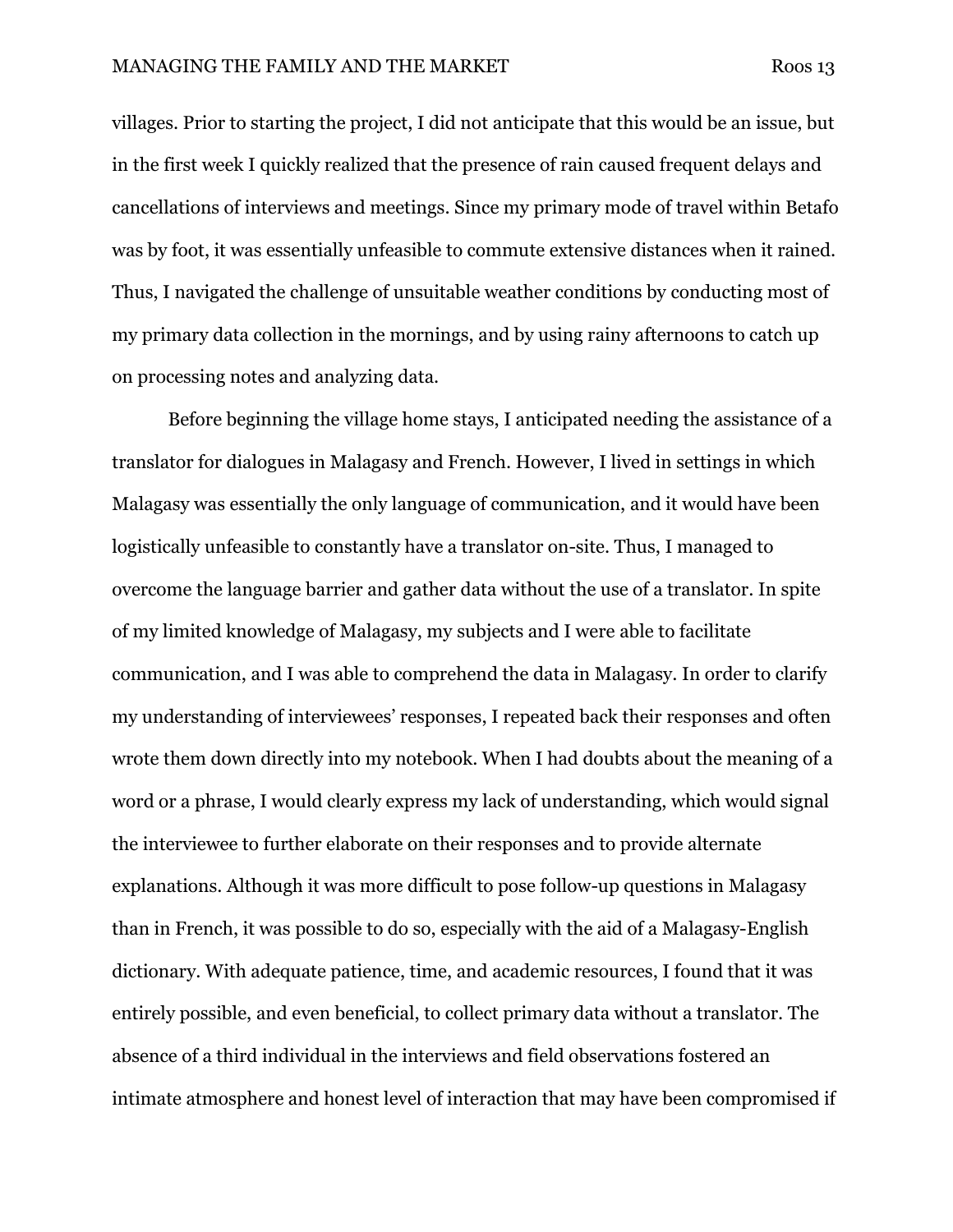an outside person had been involved. Furthermore, by demonstrating my genuine efforts to learn Malagasy and to communicate in the language, I felt that I was able to convey my serious interest in the local culture and my objectives to better understand the locals' perspectives, which was beneficial to my identity as a student and a researcher.

 In preparing to collect data with subsistence farmers, I initially created a list of interview questions in English and French. The interview guide included questions about the types and quantities of crops grown and livestock raised, the types and quantities of products sold at the market, the advantages and disadvantages of market activity, the rationale behind annual agricultural decisions, the needs of the individual families and level of satisfaction, and the role of outside organizations and support networks. Prior to beginning the interview process, I consulted with advisors and Malagasy individuals in Antananarivo, who not only helped me translate the questions into Malagasy but also provided insight on the quality of my questions. For example, I was warned that it could be difficult to obtain accurate information about specific quantities of goods and financial figures, in that respondents would be unwilling to disclose such information, or could exaggerate information. In order to avoid these potential obstacles, I was advised to find less direct ways of asking for such information, and to calculate the quantitative information during the analysis process following interviews.

 Furthermore, I found that, throughout the primary data collection process, my list of interview questions was constantly modified, expanding and shrinking as I gauged the interviewees' reactions and responses to each question. As time went on, I noticed patterns about the types of questions that seemed more relevant than others, the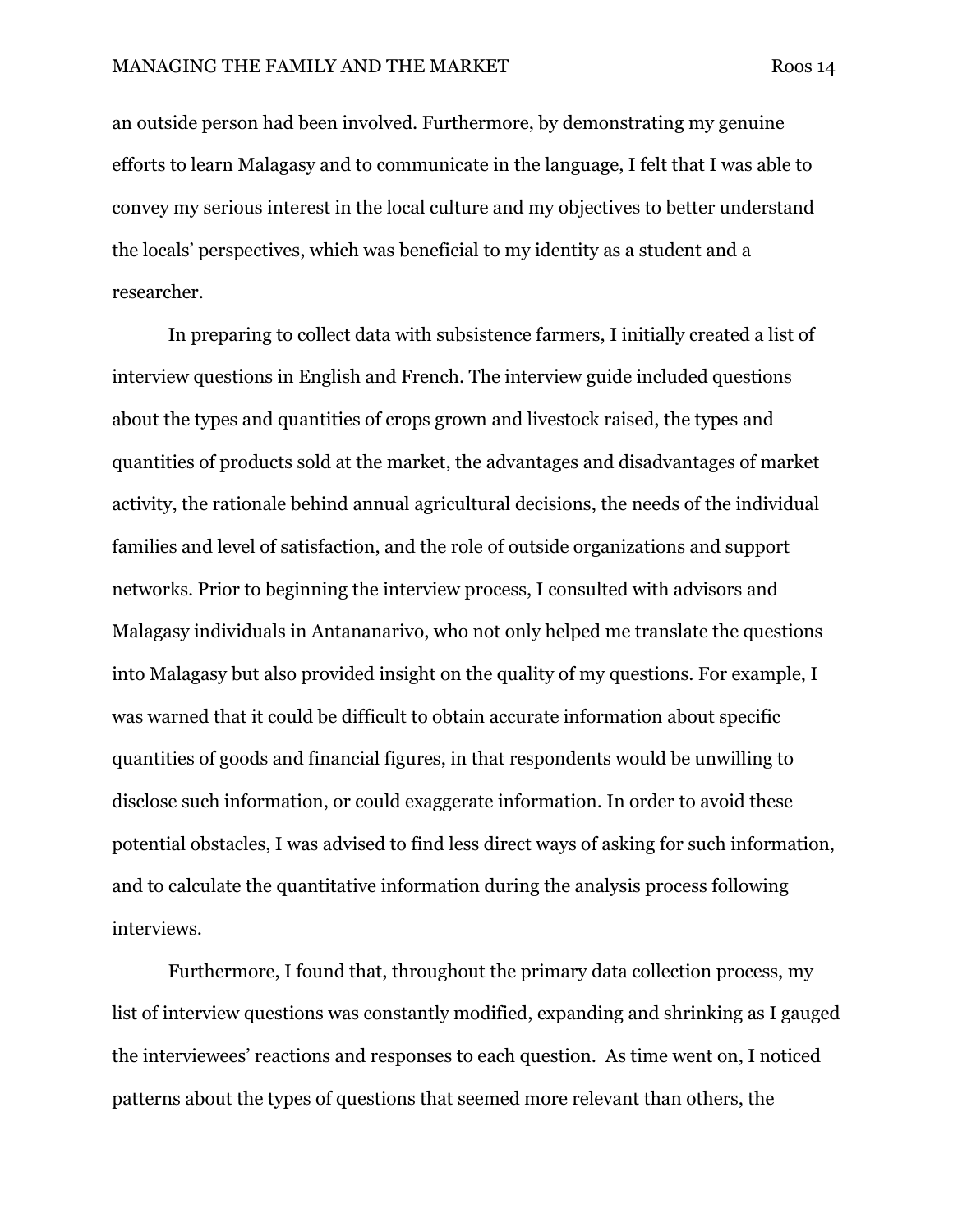specific follow-up questions that were sparked by other questions, the questions that seemed repetitive, and the questions that seemed confusing or misunderstood. While it was certainly important to alter my interview questions as necessary, this led to a lack of

uniformity and universality in the extensiveness and scope of information sought from each subject. Yet, I felt that this 'trial-and-error' process was essential to improving the quality of my research, and was a natural consequence of working with human subjects. A list of sample interview questions is available in the Appendix D of this report.

#### Findings and analysis

#### The centrality of rice in subsistence farmers' livelihoods

 Agricultural and economic activities and decisions are fundamentally based on individual families' consumer needs for rice, since rice is the staple food of the Malagasy diet. Regardless of location in the greater Betafo community, it seems that essentially all subsistence farmers cultivate rice along with other crops. Justin Rakotondranaivo, an agricultural specialist and representative of CirDR in the Vakinankaratra region explained that "growing rice is quite compulsory" for farmers, not only for consumption but as a potential source of disposable income. Despite the necessity of growing rice, however, it is common that one's own annual rice harvest is inadequate, and as a result, most farmers must purchase supplementary quantities of rice. Therefore, in order to meet the family's needs for rice, subsistence farmers generally grow and sell other crops and animal products.

 For example, Herizo's family, of the village of Andohajango, considers themselves 'rice farmers,' but their principal crop for harvesting and selling is tomatoes. They also grow corn, soy, beans, leafy vegetables, onions, and potatoes as supplementary sources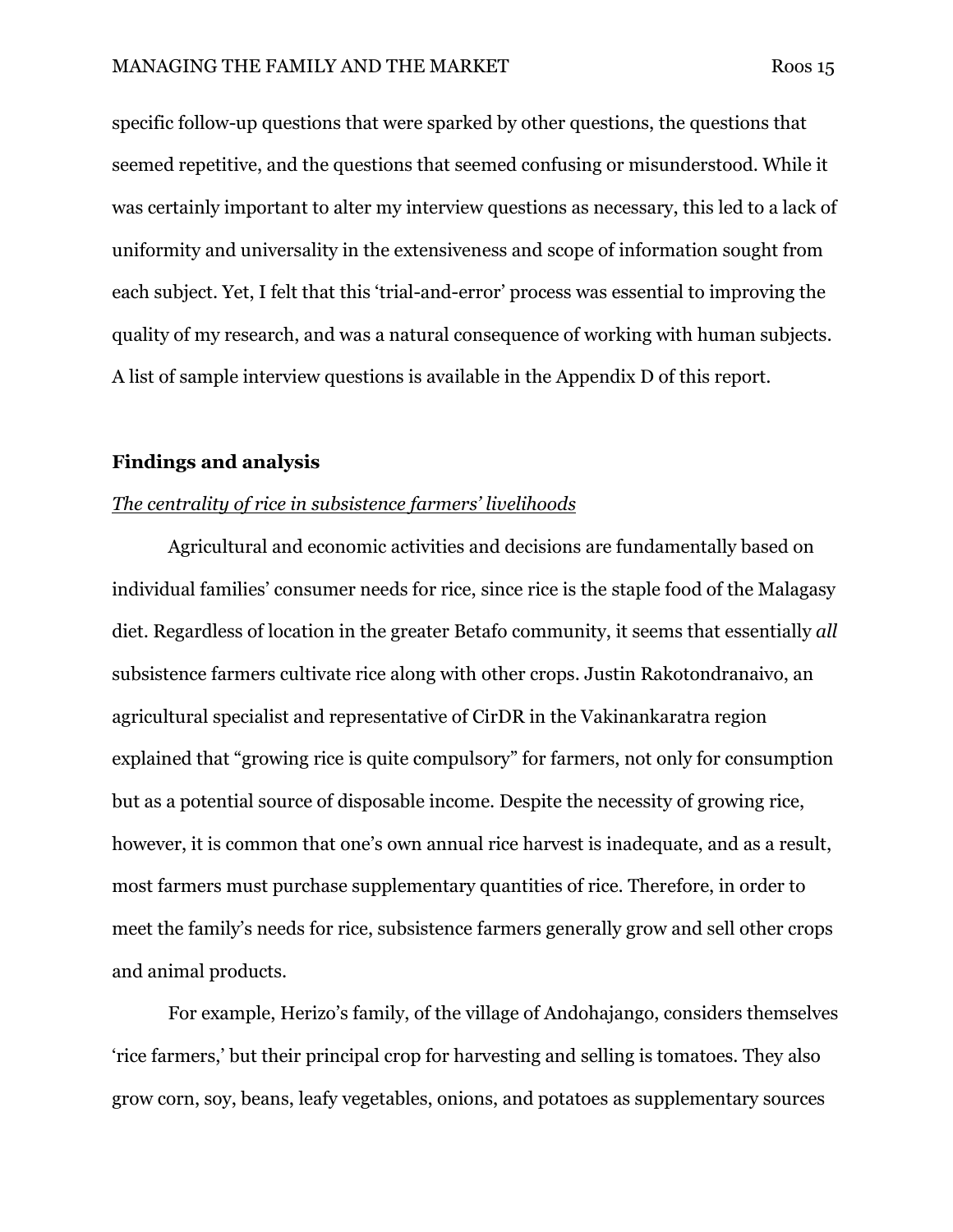of income. While Herizo's family saves a small portion of its diverse crops for its own consumption, the amount is trivial in comparison to what is sold. By selling the harvested crops to collectors, the family generates the income it needs to purchase supplementary rice. While the family grows and produces approximately nineteen ninety-kilogram sacks of unmilled rice annually, this is insufficient for the family's food needs. One of the reasons is that not all of the rice can be stored and used by the family; some is sold immediately after the harvest, when prices are still low. Herizo's wife, Perline, explained that "we sell rice until the tomatoes are ready to harvest and sell. We have to sell some rice after the harvest because we need money. That is the problem here in Madagascar: people don't have enough money" (personal communication, April 16, 2012). Meanwhile, collectors buy the rice at low prices, store the rice until demand rises and supply falls, and resell the rice for a high margin of profit, in a process referred to in Malagasy as miantoka.

 Farmers sell rice at low prices, but later purchase rice during the saison de soudure. This is a period of three to four months immediately following planting of new rice, usually from November until February, in which farmers' individual supply of consumable rice is low, and market demand for rice is high. Such circumstances, in which farmers are subjected to selling rice after harvest and purchasing rice during the saison de soudure, seem to trap farmers in a state of constant socioeconomic distress. As a result, farmers experience a double burden of strenuous daily conditions, in which manual labor is extremely intensive and food is scarcer than usual. Manga, another farmer in Andohajango, described the direct consequences of the saison de soudure, in that "there is less rice on our plates, and we are not able to eat very much meat. Instead, it's normal for us farmers to eat cassava and dried corn" (personal communication, April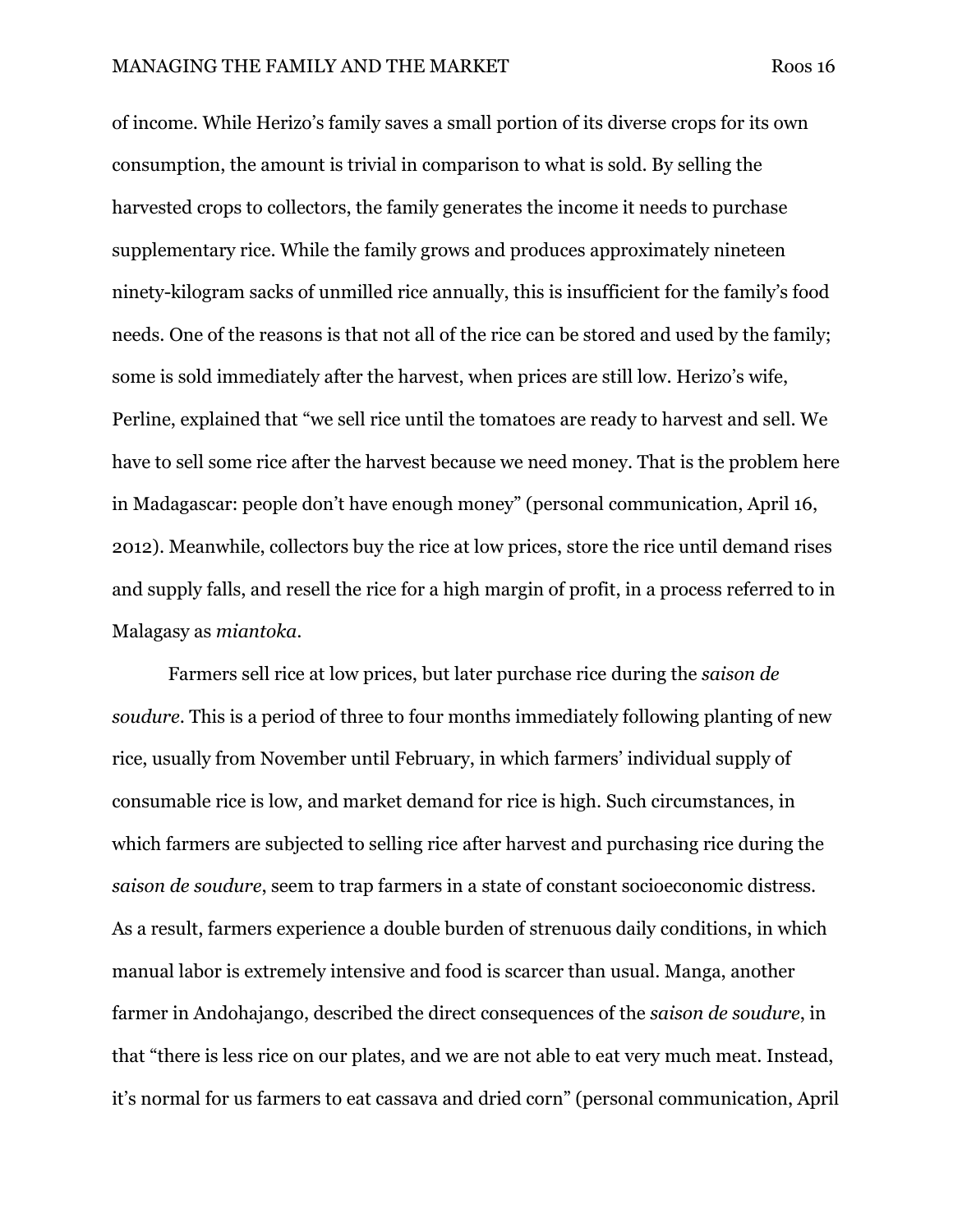16, 2012). The Centre de Service Agricole of Betafo (CSA) reaffirms the prevalence of these circumstances, in that "corn is the principal food of the farmers of Vakinankaratra, especially during the period of hardship that coincides with the season of heavy agricultural work" (Etat des lieux de Betafo, 2010, p. 10).

 In preparation for the saison de soudure, farmers seek to plan their agricultural activities and planting decisions, but nevertheless, there are constant potential threats to farmers' agricultural activities, which can lead to unpredictable calamities and failures. Unfavorable weather, for instance, can destroy crop yields partially or entirely, which directly affects farmers' ability to sell and buy products, which affects their ability to feed their families. For example, Manga worriedly recounted the consequences of a recent unprecedented hailstorm which ruined the majority of his rice crop. Manga elaborated on the grim reality that he envisioned for the upcoming months: "I'm afraid that this year, I must buy rice in November. With my land, I can usually harvest nineteen sacks of akotry (unmilled rice), but because of the hail, I will be lucky to harvest seven sacks. I've lost twelve sacks of rice" (personal communication, April 16, 2012). Even in times of unforeseen hardship, there are no formal structures or organizations that can offer assistance or support for recovery. Rather, it appears that farmers have no choice but to bear the painful socioeconomic consequences and start over with a new cycle of crops. As Manga added, "one must always cultivate crops in order to survive"--there are constant sources of struggle and poverty, and there is no space for idleness (personal communication, April 16, 2012). Even for farmers whose principal agricultural activity is the cultivation of rice, the uncertainty of myriad external forces is a constant challenge to their livelihoods and to their ability to meet day-to-day needs.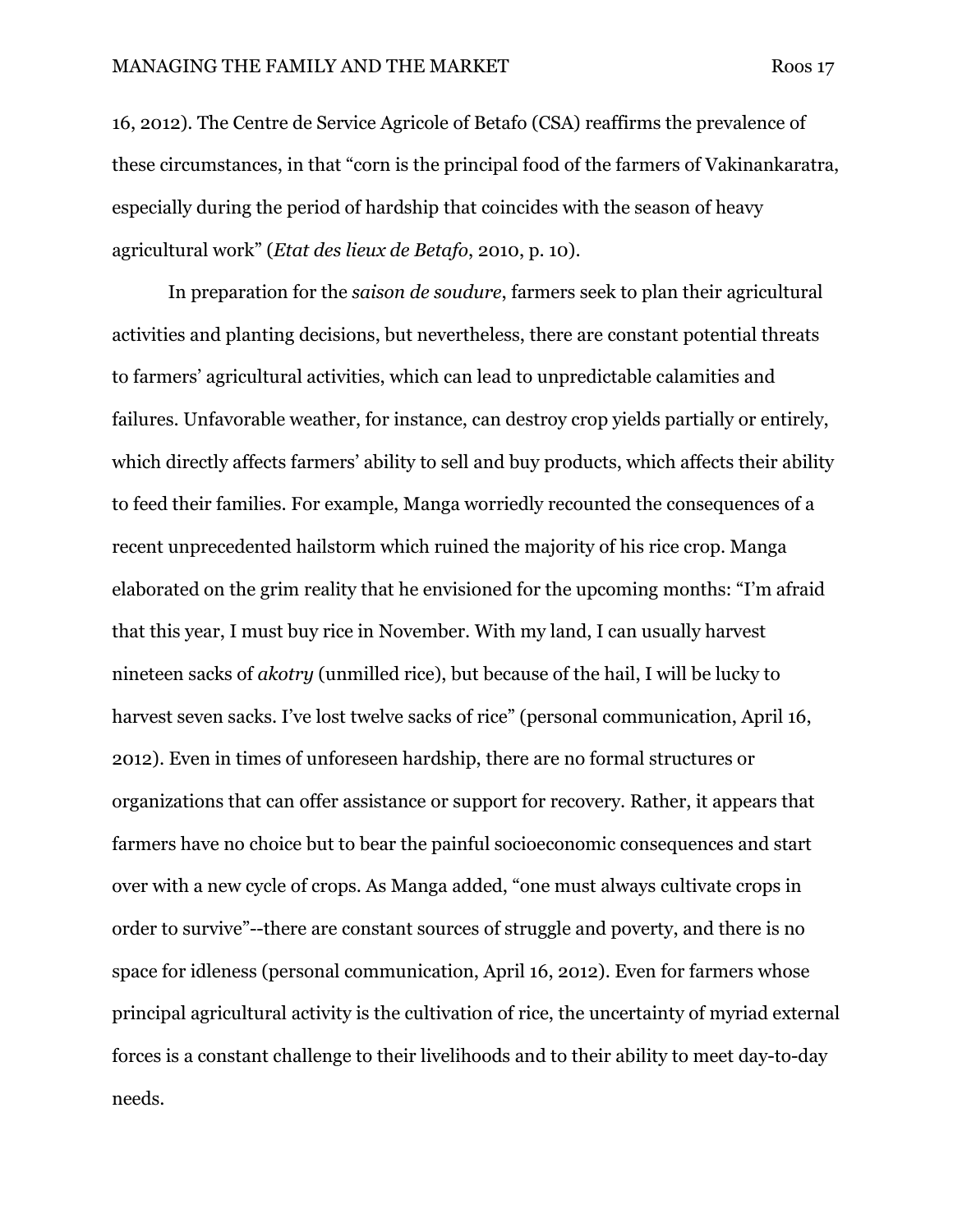#### The diversity and flux of agricultural and economic activities

 Subsistence farmers generally grow a wide variety of crops, based on the available land, soil conditions, and time of year. Thus, it is misleading to label individuals as 'rice farmers' or 'potato farmers,' in that their agricultural activities are almost certainly not limited to a single crop. While it appears that rice comprises each family's most fundamental need, farmers typically cultivate a diverse set of crops. In Befotaka, a village in the eastern part of Betafo, farmers grow and raise similar products and livestock, which is primarily dictated by the soil conditions and relative scarcity of irrigation water. The soil is most suitable for growing starches such as potatoes, corn, and cassava, as well as beans and green peas, but is too dry for growing rice. It appears that potatoes are the primary source of income for many families in Befotaka, and farmers meet their family's consumer needs for rice by selling most of their yields of potatoes and other root crops. Farmers in Befotaka generally sell their products to collectors who come directly to the villages on a daily basis during harvesting season. There are different collectors for different products, which subsequently are distributed to various destinations; a significant portion of potatoes grown in Befotaka, for example, are distributed to factories in major cities around Madagascar, where they are processed into potato chips and other packaged goods.

 Lalao and Fenohery, subsistence farmers in Befotaka, own two hectares of tanimbary, on which they grow rice, and three hectares of tanimboly, on which they grow potatoes, carrots, beans, corn, soybeans, barley, and peas. While their tanimboly are located within minutes' walking distance from their home, their tanimbary are located several kilometers away in another village; thus, their typical daily activities are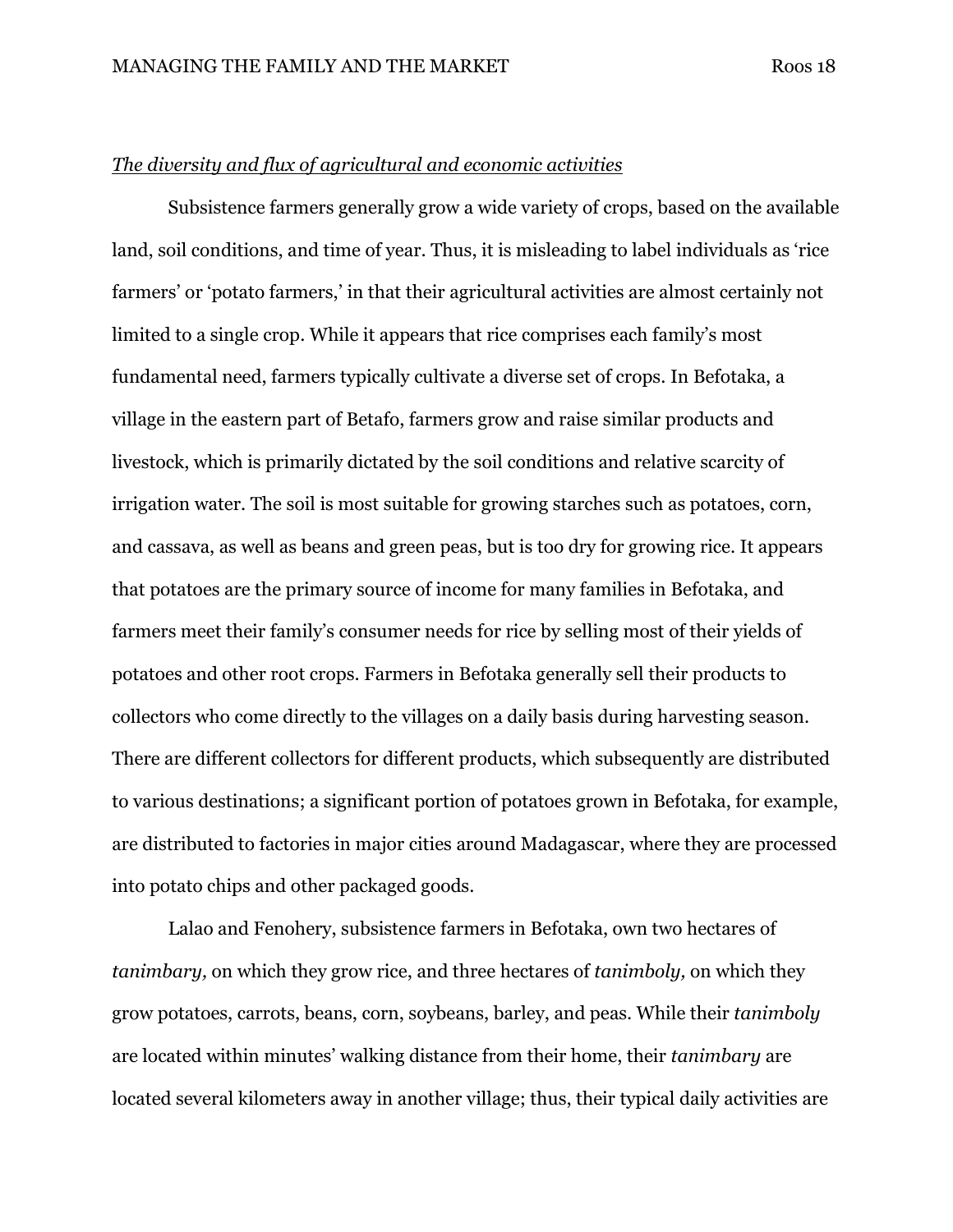concentrated on their tanimboly, and they tend to the tanimbary on a less frequent basis. As Lalao explained, the tanimbary that they cultivate is "kely kely" ("small,") and thus the quantity of rice they harvest each year is not enough to feed their family of four (personal communication, April 5, 2012). In order to generate the income necessary to buy rice, Lalao and Fenohery grow various crops and raise milk cows. While milk production is steady throughout the year, the crops vary by month; a chart describing their family's annual agricultural activities is available in Appendix C of this report. In any given month, Fenohery and Lalao grow several different crops, such that there is a constant supply of crops to be harvested and sold. Furthermore, since potatoes are their main crop, they plant and harvest potatoes three times per year. According to Fenohery, his family's annual yields of potatoes alone is over three tons, whereas their annual yields of other crops grown on tanimboly range from 100 kilograms to 300 kilograms. The vast majority of the crops are sold to local collectors in bulk quantities, immediately after harvest. Unlike rice, which is almost entirely harvested and kept for autoconsumption, the quantities of the tanimboly crops that are directly consumed by Fenohery and Lalao's family is trivial. Lalao captured the importance of potatoes to her family's livelihood by stating, "amidy ovy, mividy vary. Amidy ovy, manamboatra trano" ("Sell potatoes, buy rice. Sell potatoes, build a house.") (personal communication, April 5, 2012). While the diversity of crops is a critical characteristic of their agricultural activities, it is evident that potatoes are a major, irreplaceable source of income and source of survival, without which the family would not be able to meet their needs.

 Amina, another farmer in Befotaka, has two hectares of tanimboly and 1.5 hectares of tanimbary. She grows potatoes, beans, soybeans, corn, and some rice, and also raises four female cows. Every morning, she sells the cows' milk, a total yield of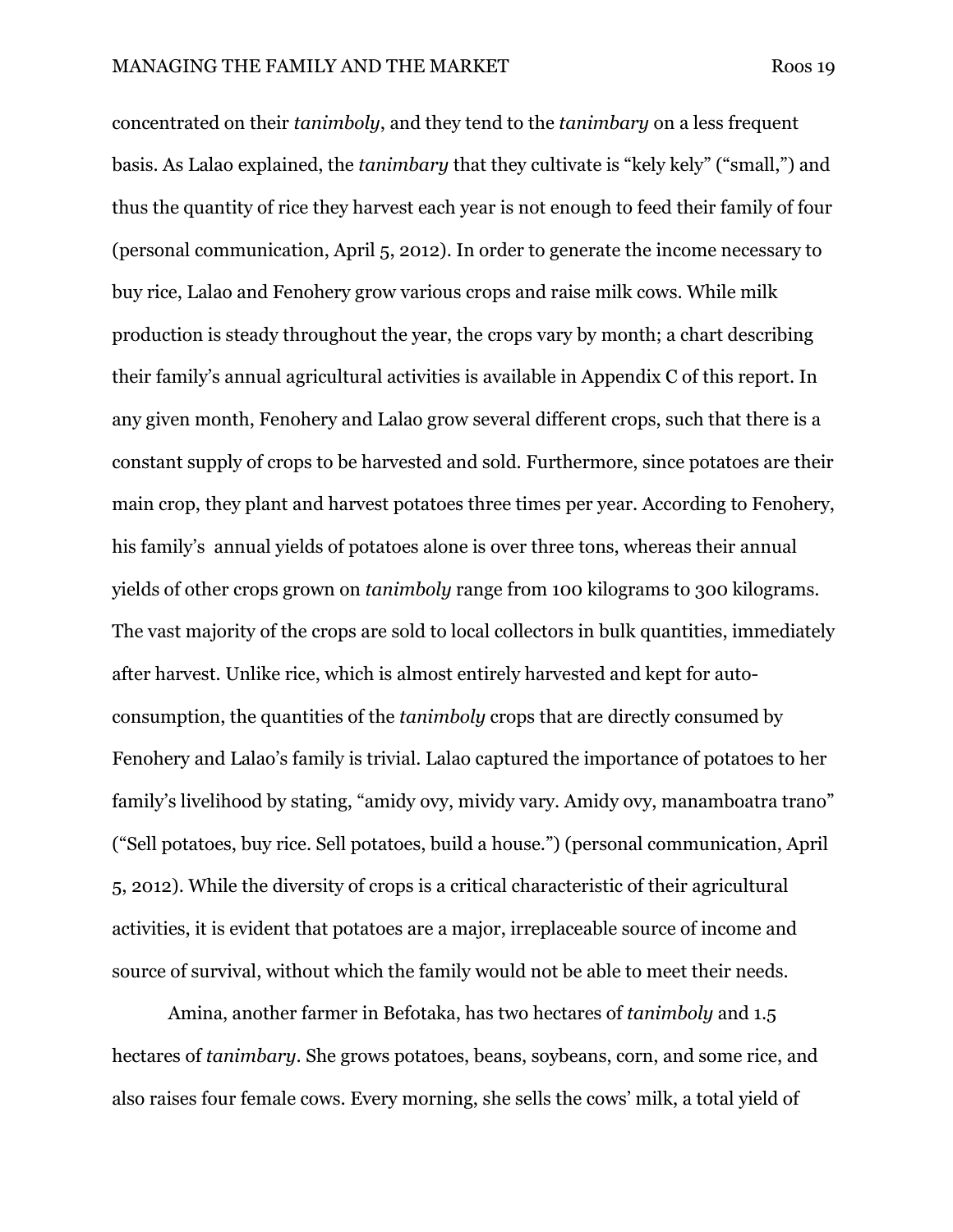twenty liters, to collectors who come to the village. Her annual crop yields include approximately 500 kilograms of beans, 700 kilograms of soybeans, and twenty tons of potatoes, all of which are sold at various markets via collectors. Amina says she decides her agricultural activities based on market demands, not based on her own family's needs. They are also dictated by soil conditions and time of year, in that crops vary depending on whether it is dry season or rainy season. The rice and corn that she grows is predominantly saved for her family's consumption, but must be supplemented by additional quantities of rice bought at the Betafo market. Overall, Amina says that market participation is simple, and says that she does not usually encounter significant barriers in selling her yields. Nonetheless, she explains that the biggest disadvantage to market activity is the lack of farmers' power in negotiating selling prices, in that crops are sold at prices that are too low.

 Another Befotaka farmer, Soa, has four hectares of tanimboly and one hectare of tanimbary. She grows potatoes, corn, sweet potatoes, taro, peas, beans, soybeans, rice, and carrots, and raises cows and chickens. She produces and sells five tons of potatoes annually, which is the crop with the greatest yield, and supplements her income by selling the hundreds of kilograms of other crops that she is able to harvest. Like Amina, Soa sells her produce to collectors who come to her village, but she periodically sells cows and chickens directly to buyers in the local markets in Betafo and Antsirabe. Soa estimates that she sells roughly three-fourths of her agricultural products while keeping the rest for her family's consumption. Her agricultural decisions are largely influenced by past years' yields, as well as the needs of both her own family and of the local market. She emphasizes that economic participation is difficult because her success in the market is highly dependent on factors beyond her control; for example, seasonal climate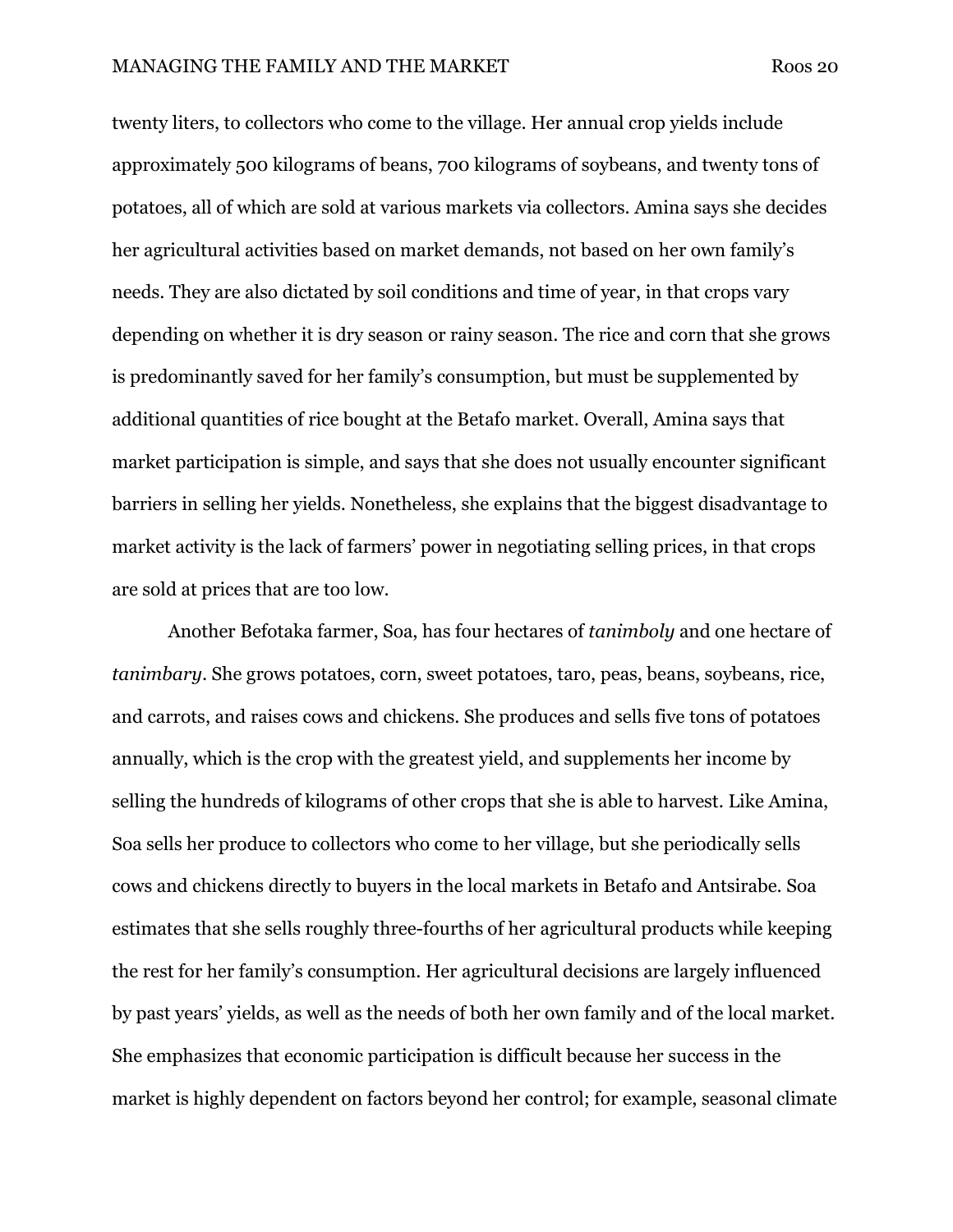directly impacts her crop output and her supply of goods available for sale. Like Amina, Soa affirmed the problem of having to sell goods at low prices. Yet, in spite of the challenges of subsistence agriculture, Soa expresses satisfaction in daily life; through economic participation, she is able to meet her family's basic needs, such as adequate food and children's school fees.

 It appears, however, that the degree of choice in agricultural and economic activities increases with greater quantities of cultivable land. While most farmers in Befotaka seemed to have limited flexibility and choice in the diversity of their agricultural decisions, some farmers who own more land expressed preference in the types of crops they grow and sell. For example, Tanjona, a farmer in the eastern Betafo village of Mavozaza, justified his agricultural decisions by explaining that "tomatoes don't interest me, because they must be sold immediately. I prefer to grow potatoes, corn, beans, and rice, because they can be stored longer and sold at more profitable prices than products like tomatoes" (personal communication, April 18, 2012). It appears that Tanjona has relatively more flexibility in his agricultural activities than most farmers in the Betafo district; with ten hectares of rice fields and five hectares of other cultivable lands, he not only owns more land than the average farmer, but also owns land throughout multiple villages in Betafo. Thus, Tanjona is able to capitalize from the diversity and vast quantity of his available physical resources, which allows him to have preference and choice in his agricultural and economic activities than most subsistence farmers seem to have.

#### The varying degrees of "local" market participation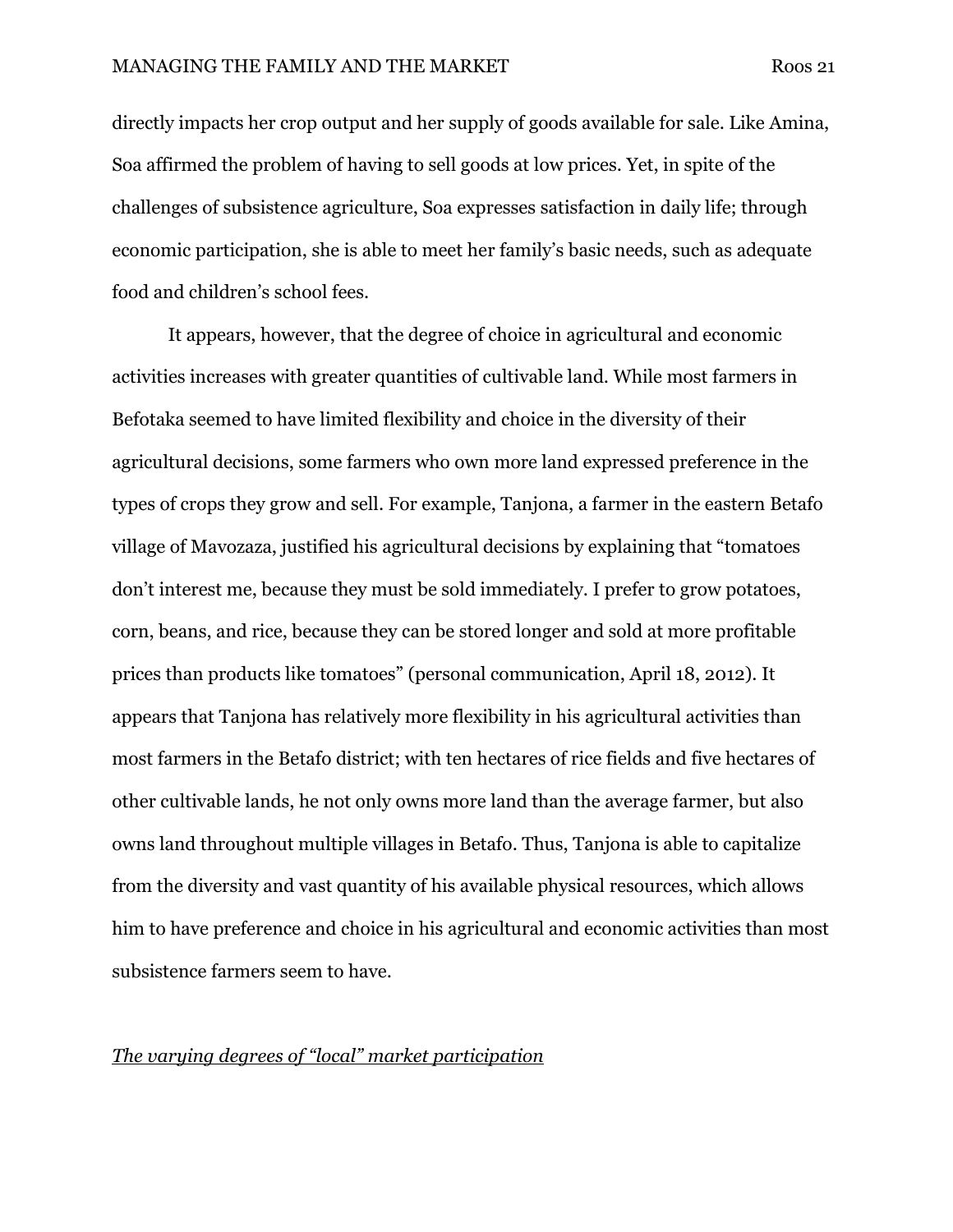Economic activity is certainly not limited to the central Betafo market; rather, it appears that a substantial portion of transactions occur more locally within villages, which are perhaps more accessible and convenient for daily purchases than the main market. Small family-owned shops known as epiceries typically exist within close proximity of most farmers, where essential items such as rice, oil, dried fish, and soap, as well as fruits and vegetables, are available. Some epiceries also serve as collectors, in that they buy products such as soybeans and potatoes. The front panels of the epiceries often feature "MIVIDY SOJA ATO" signs handwritten in chalk, accompanied by a scale. It appears that the local farmers of Betafo villages participate quite frequently in economic activity through village epiceries and other small stands--perhaps more frequently than in central Betafo, which may be several kilometers away. For example Fenohery's family occasionally travels to the Betafo market for purchases that cannot be fulfilled more locally, such as bulk purchases of rice, as well as occasional meat and supplementary goods. However, daily portions of cooking oil, salt, sugar, and small quantities of basic meal goods are acquired at epiceries.

 Fenohery's family also manages to sell products within Befotaka, in that collectors regularly come to the village to purchase and transport bulk quantities of goods. For example, Fenohery's family owns a female cow who produces ten liters of milk each day throughout the year, all of which is sold at 700 Ariary per liter. In addition to potatoes, milk serves as a critical source of income for the family, with which rice and other needs are later purchased. Each morning, a collector arrives to gather the local milk from multiple families into large plastic containers, and transports them to one of several milk processing machines in the greater Betafo community. The transactions between milk farmers and collectors are recorded in individual families'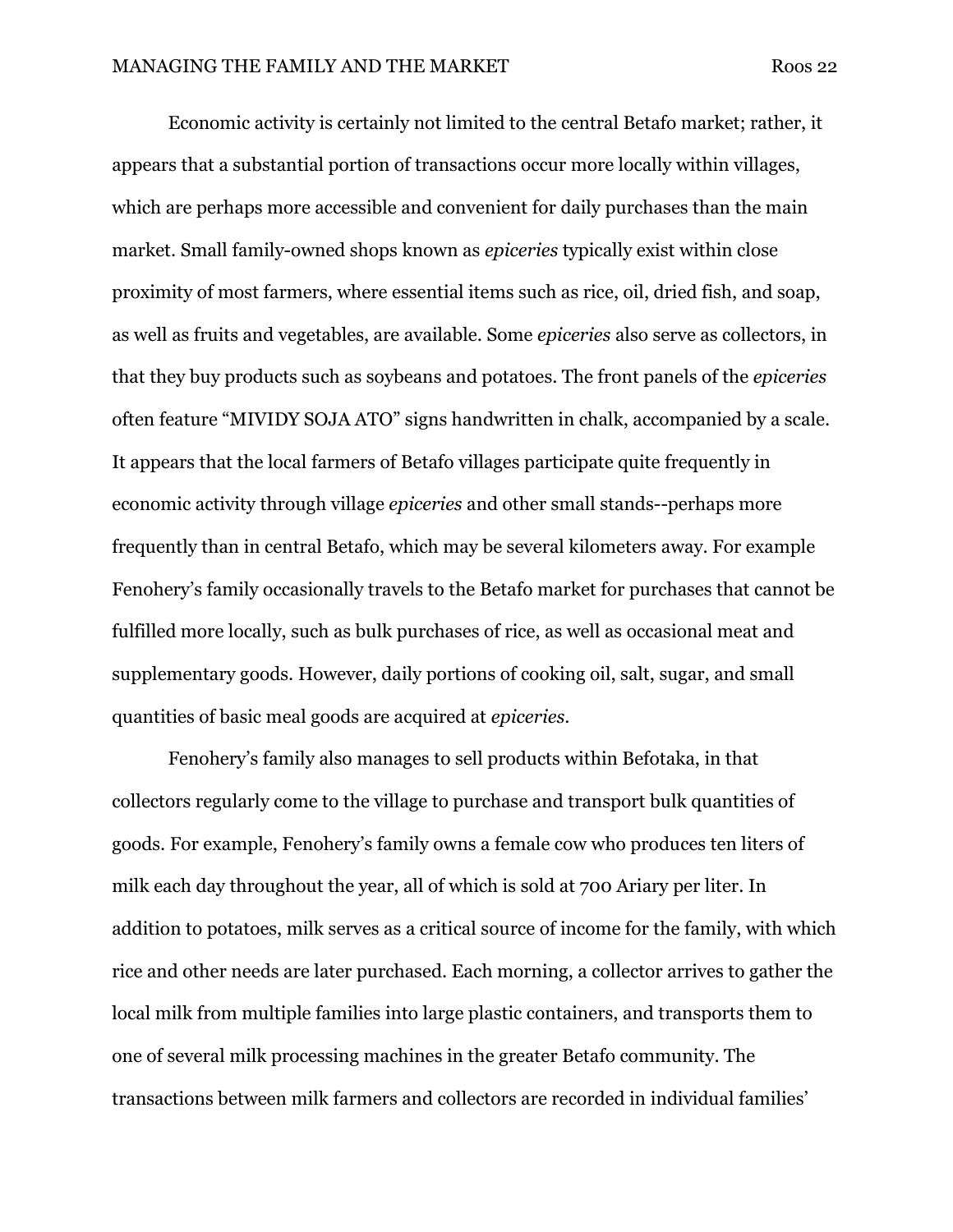notebooks, and the collectors pay the farmers periodically. Because such economic transactions can be handled within local neighborhoods, rather than in the distant Betafo market, farmers like Fenohery are able to save time. Nonetheless, farmers are subject to the prices set by collectors, who may raise the prices of milk by 200-300 Ariary per liter when reselling. Thus, while collectors may facilitate the process of selling milk in a time-efficient manner for farmers, it appears that the true profits from milk are rewarded to collectors, not the original farmers, who resell bulk quantities of milk at substantially elevated prices.

#### Farmers, collectors, and unequal power dynamics

 It seems that most subsistence farmers in Betafo keep the rice that they grow for their own household's consumption. Nonetheless, despite the need for farmers to keep the rice they grow, it is often the case that farmers must sell some of their rice for instant cash. According to Justin Rakotondranaivo, farmers "are obliged to sell [rice]" for disposable income (personal communication, April 15, 2012). Farmers sell their rice to collectors who have the capacities to store rice until it can be resold in the off-season, when high demand and decreased supply drive up the market price of rice. This evidently puts farmers at a disadvantage, in that farmers who sell their rice at low prices during the harvesting season often must buy rice at elevated prices during the offseason, when availability of rice is low. It seems that there is a vicious cycle in which farmers continuously suffer net loss, while collectors manage to manipulate the prices of rice to their advantage. Due to the forces of supply and demand, and the seasonal fluctuations of rice prices, farmers are trapped in a system in which they can neither make profit nor provide an adequate supply of rice for their individual needs. It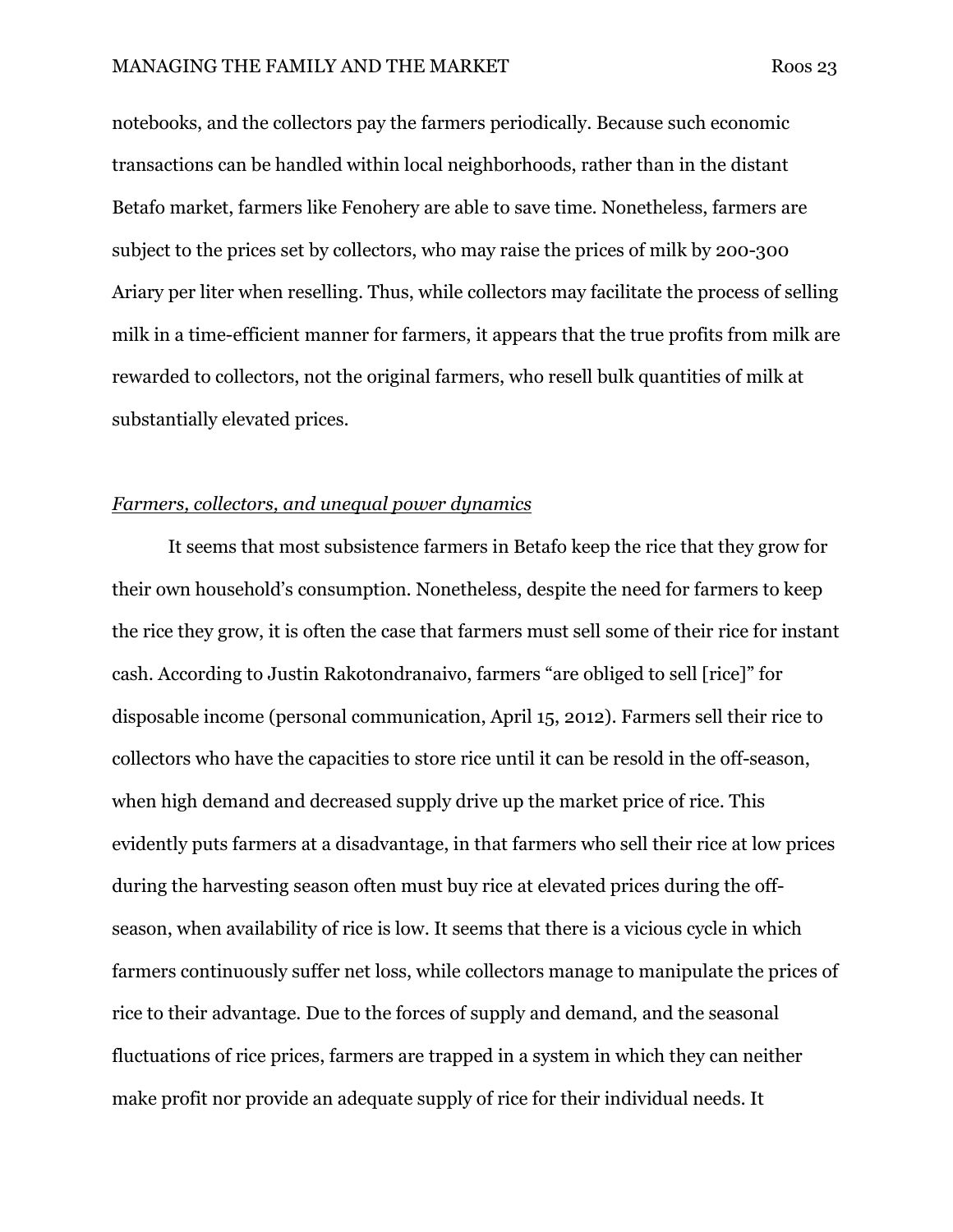essentially seems that subsistence farmers' economic livelihoods are at the mercy of collectors, who have the capacities to store rice and to sell it back at profit when demand is high and supply is low. It appears that the inequality of power and wealth between the farmers and collectors is reinforced by the existing economic structures and processes.

 According to Rakotondranaivo, collectors tend to be wealthy to begin with; they may have financial capital, access to credit, and physical capital which allows them to store massive quantities of goods such as rice (personal communication, April 15, 2012). Rakotondranaivo explains that "becoming a collector is a matter of initiative" and that there is no formal process for becoming a collector. Collectors generally work independently but may belong to associations to coordinate their activities. According to Rakotondranaivo, "collectors are better organized than farmers" because they work together to set price ceilings; in other words, they agree on a uniform price for a particular product, eliminating choice of prices for farmers. Essentially, it appears that "collectors dominate farmers" through such price-setting tactics (Rakotondranaivo, personal communication, April 15, 2012).

 The apparent advantage held by collectors is demonstrated by early-morning economic activities in the central Betafo market, particularly on Mondays and Thursdays. Twice a week, the center of Betafo serves as a large market, at which essentially all products are available to be purchased or sold. Individual farmers from the surrounding villages begin to gather at the town center as early as 2 AM with the crops they wish to sell to collectors, who purchase bulk quantities of products and generally re-sell them in other avenues, both locally and in more distant markets. At the early morning market, individual farmers gather in specific sections of the town square according to the types of produce they wish to sell. Collectors, who come not only from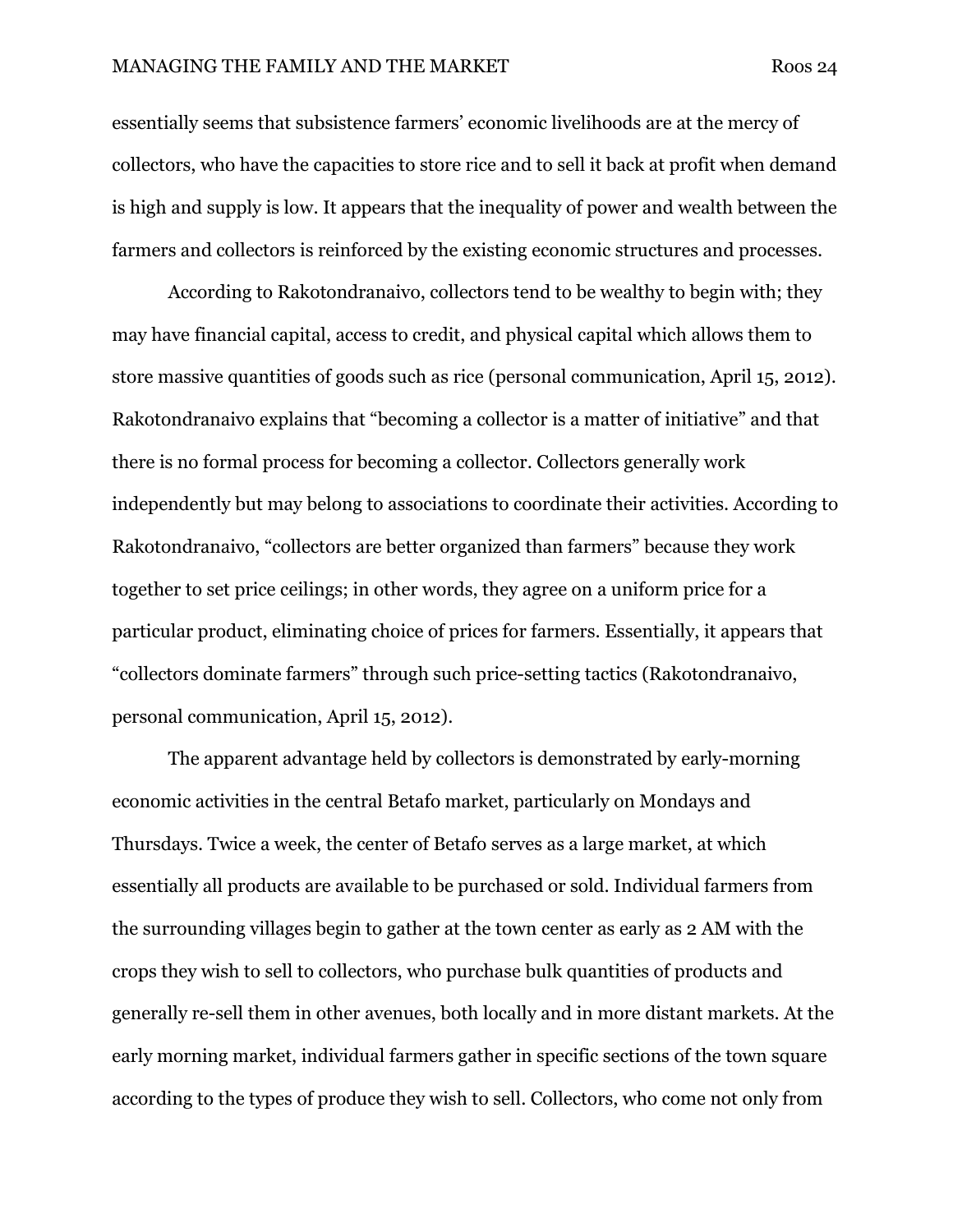Betafo but also from other cities such as Antananarivo, Morondava, and Fianarantsoa, approach individual vendors with flashlights, inspecting the available products and negotiating prices with the farmers. Prices are not fixed, and the supply of available goods tends to exceed demand, providing collectors with a relatively wide selection of farmers to choose from. Given that the market forces seem to favor the collectors over the farmers, the collectors are able to purchase products at low prices; for example, during the harvesting season for tomatoes, a six-to-eight-kilogram carton of tomatoes may be sold to collectors for 500 Ariary per carton, and then resold by collectors for 500 Ariary per kilogram (Tanjona, personal communication, April 18, 2012).

 There is undoubtedly a theme of power inequality between collectors and their suppliers, the farmers. It seems that the socioeconomic livelihood of subsistence farmers is quite dependent on the collectors to whom they sell, and the farmers are at a disadvantage because they have little choice in negotiating the prices of their goods. This seems to reaffirm the obstacle expressed by farmers in Befotaka, which is that the selling prices of their crops is too low, and that they lack the power or the means to change the prices. For such reasons, it appears to be disadvantageous for farmers to sell to collectors, but they must do so for the sake of time efficiency. According to Rakotondranaivo, farmers would not be able to directly sell their entire yields at local markets, even if that would allow them to control their selling prices. Rather, it is more time-efficient to instantly sell their goods in a one-time transaction with collectors, even with the tradeoff of reduced prices.

 Participation in market activity is generally a necessity rather than a choice; farmers ultimately need disposable income to buy essential items like rice, so they must sell what they can. Many farmers do directly sell their produce, such as at the main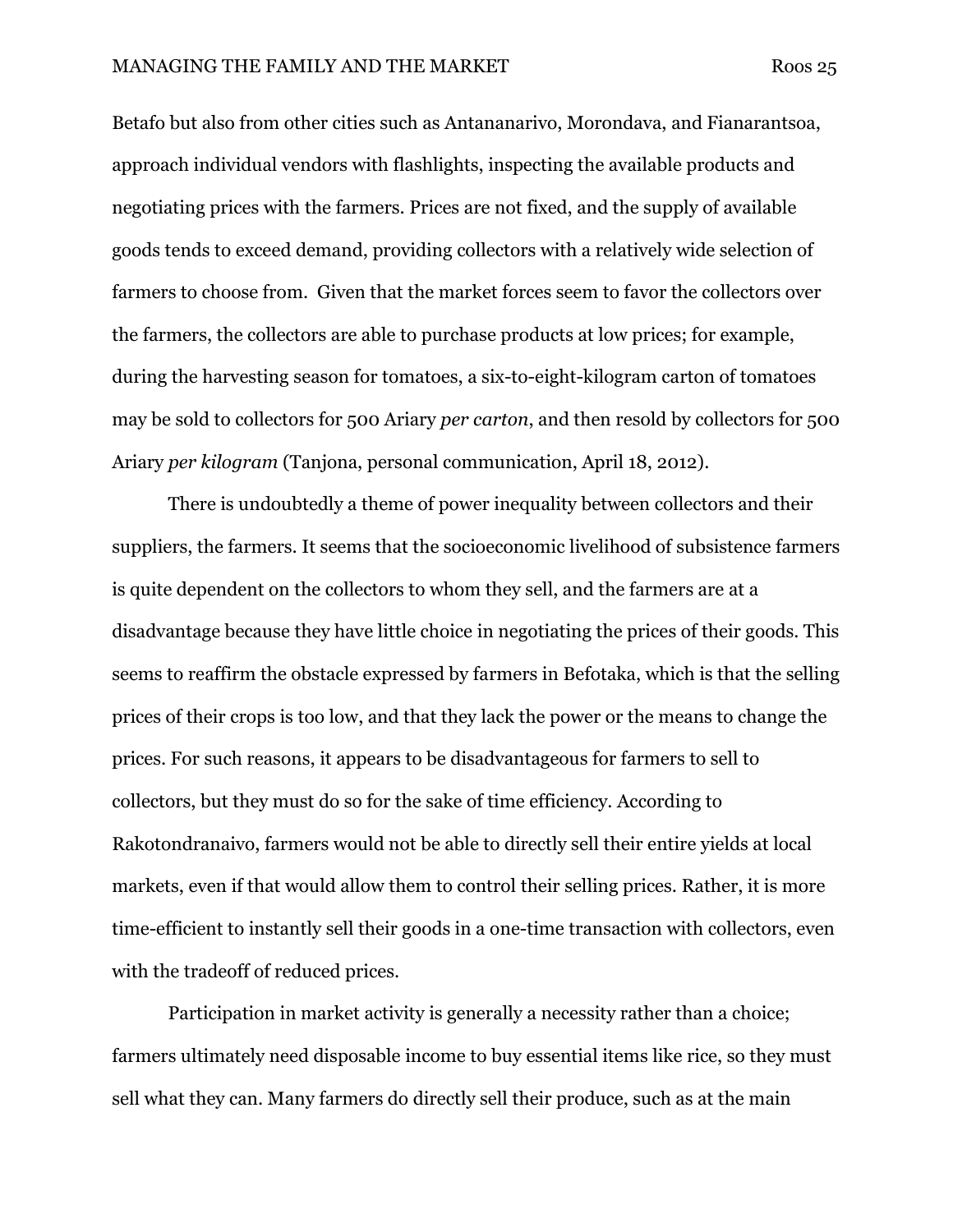Betafo market. According to Rakotondranaivo, all farmers "are authorized to sell" and that there are no formal processes for participating in central market activity as vendors. Nonetheless, Rakotondranaivo elaborates that farmers are fundamentally farmers, and that, since selling is "not their profession," farmers should primarily focus on agricultural activities, not economic activities (personal communication, April 15, 2012). Thus, selling produce to collectors provides a relatively simple means of immediately selling goods. Perhaps it is less profitable for farmers to sell to collectors, but it saves crucial time that can be allocated for other labor, which ultimately may contribute to farmers' production and sale of more crops. While it could be more profitable for farmers to sell their goods directly at the market, such that they have more control over selling prices, this requires a significant investment of time that could otherwise be allocated to other agricultural activities.

#### Small farmers, big businesses, and their economic relationships

 According to an official of the District of Betafo, all milk farmers in Betafo sold their milk to TIKO, the company owned by former president Marc Ravalomanana, until 2009. TIKO essentially had a monopoly on the dairy industry, and the average price of milk was a 300 to 500 Ariary per liter. With the onset of the political crisis, however, TIKO was disbanded; the fall of TIKO disrupted the local milk industry in Betafo, in that milk collection halted and farmers were forced to sell their cows (Etat de Lieux du District de Betafo, 2010, p. 13.) Since TIKO is no longer in control, independent collectors actively dominate the local milk industry. They travel throughout Betafo's villages on a daily basis to purchase buckets of milk from individual farmers, and then transfer the milk to other vendors in Betafo, Antsirabe, and other provinces, at higher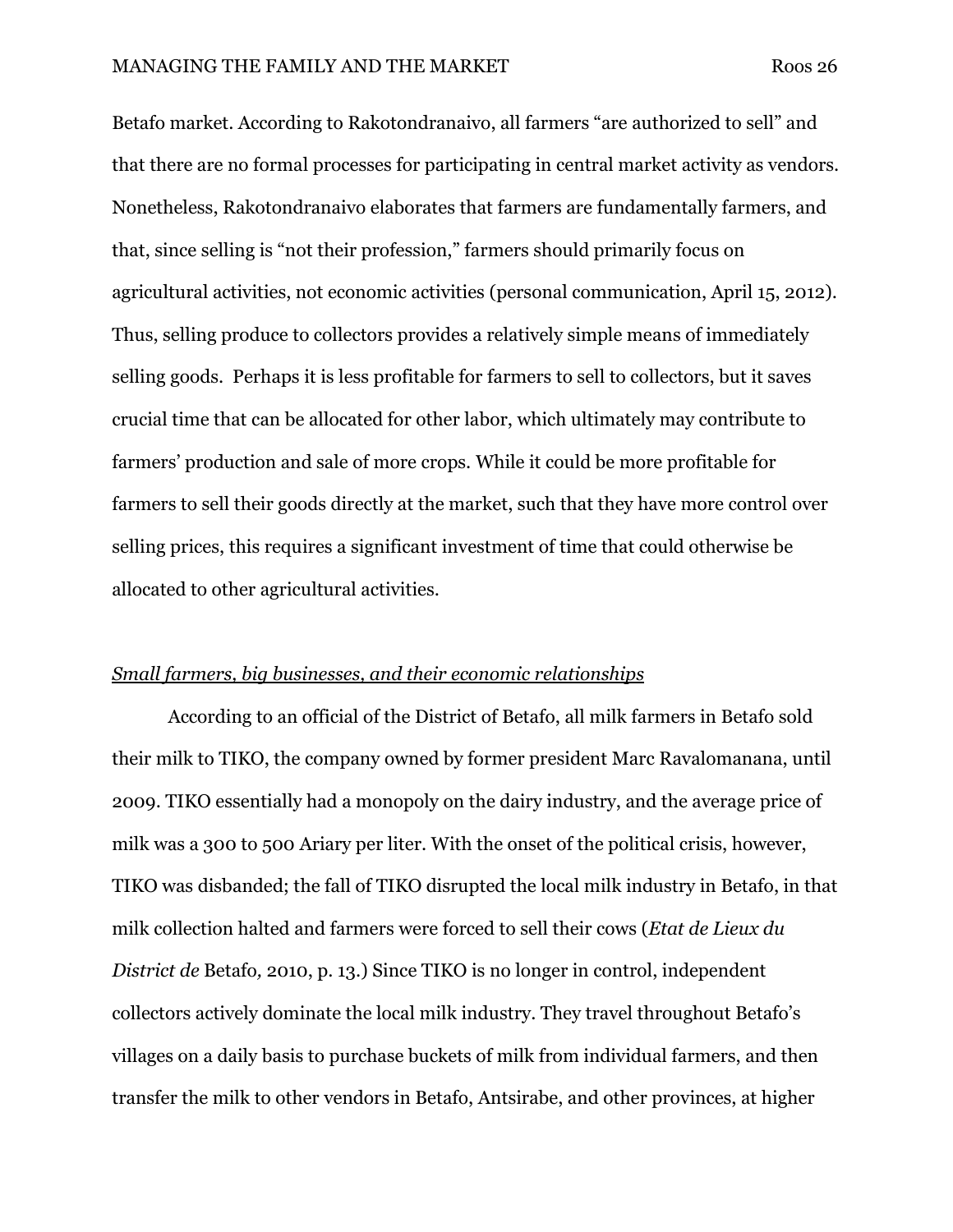prices than when TIKO was in power. According to the official, milk prices now average 800 to 900 Ariary per liter in the local market, with collectors potentially making profits of 100 to 200 Ariary per liter of milk. Following the fall of TIKO, the dairy enterprise Socolait has emerged as a dominant corporate power. While Socolait does not operate in the same monopolistic manner that TIKO did, it appears that Socolait is the main major company to which Betafo's milk products are sold. According to Tanjona, a farmer in the Mavozaza village, most of the milk processing plants in the Betafo district are owned and operated by Socolait, and Socolait is a convenient buyer of milk for local collectors. Although individual milk farmers may have little or no economic involvement with corporations like Socolait, it is evident that such companies are a key player in market activities. It seems that with every transaction, the price of goods rises, such that the original suppliers of the goods, the farmers, receive the least economic gain, while independent collectors and corporations reap greater marginal benefit.

 Another agricultural product with strong corporate presence is barley, also known as varimbazaha ("foreign rice" in Malagasy). Grown in rice fields during the offseason, barley is another supplemental source of income for farmers in the Betafo district. MALTO, a major malt supplier that works in conjunction with the corporate beverage giant STAR Breweries, is the dominant buyer of barley in the Betafo district, according to Rakotondranaivo (personal communication, April 15, 2012). In order to promote barley production, MALTO allegedly provides farmers with pesticides and fertilizer in exchange for their annual harvests. Herizo, a farmer in the Andohajango village, verified that his family produces barley during the off-season of rice, which, unlike other crops, is sold to MALTO, rather than to individual collectors. According to Tanjona, another farmer in the village of Mavozaza, also sells barley to MALTO, and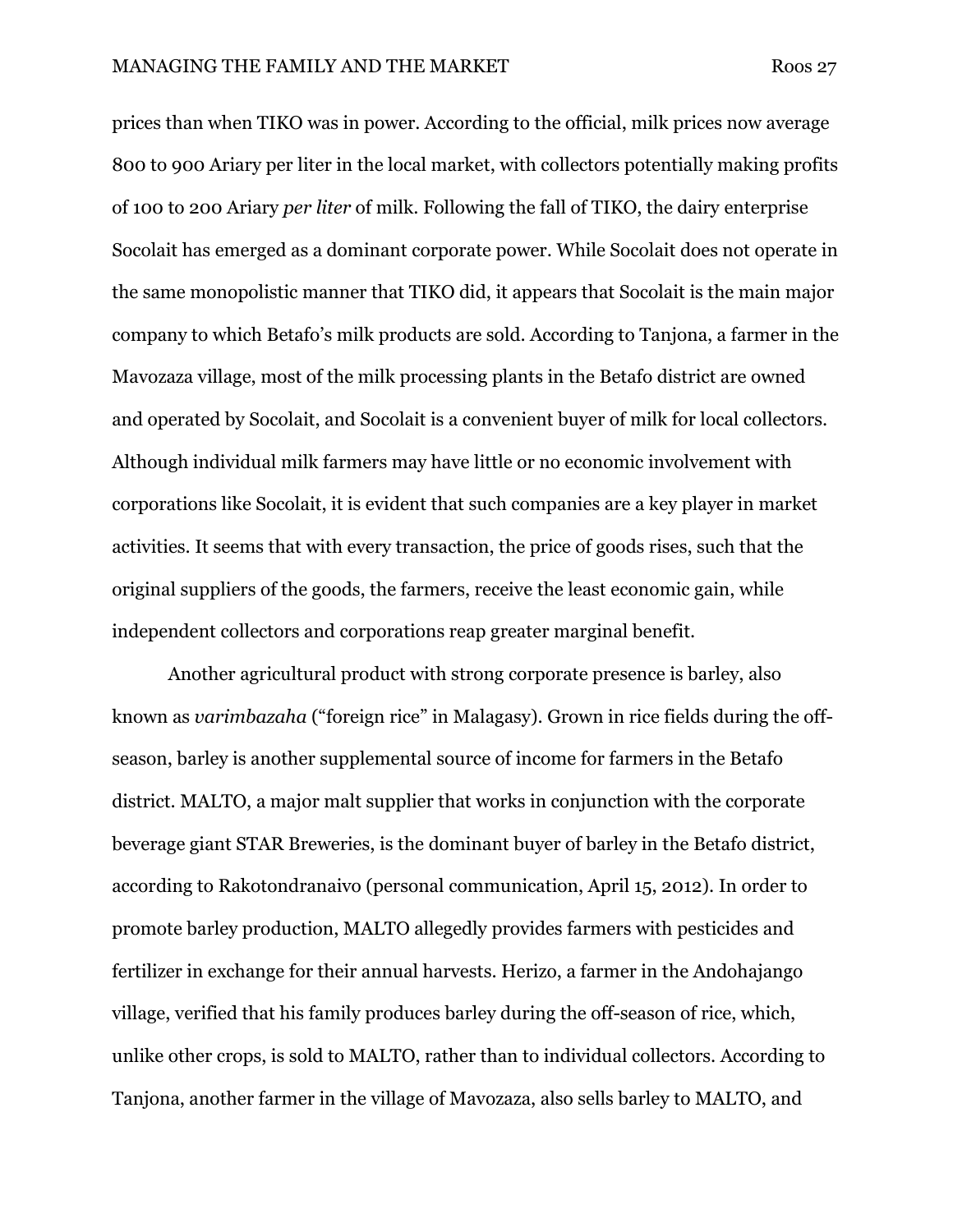claimed that all virtually farmers in Betafo who grow varimbazaha have contracts with MALTO and STAR Breweries (personal communication, April 18, 2012). Thus, it appears that STAR Breweries and MALTO are the major consumers of barley grown in Betafo, and that farmers' potential income from growing these products depend on the prices set by these major enterprises.

#### Weak institutional support, strong informal networks

 Market activity in Betafo seems to occur without much institutional oversight at all; it seems to operate mostly on an individually-initiated, informal basis. It appears that neither government institutions nor non-governmental organizations are highly involved with local market activity and farmers' daily livelihoods. According to Solo Andrianaromanana, the Technical Assistant of the CSA of Betafo, non-governmental organizations like CSA offer services to facilitate relationships between local producers and potential consumer enterprises, conducts research for improved agricultural techniques, and reinforces farmers' accessibility to resources (personal communication, April 20, 2012). On the fundamental level of individual farmers' families, however, it does not appear that organizations like CSA are exceptionally active or supportive in agricultural activities. They do not appear to be effective in enacting 'rural development' projects and activities that truly benefit local constituents. Rather, it appears that individual farmers take care of their own needs without relying on outside organizations. Furthermore, individual networks among family members and neighbors appear to be stronger and more prevalent in daily activities, and seem to be more reliable sources of mutual support. Outside organizations tend to exist in the background, on a very macroscopic level, but in practice, they do not seem to have the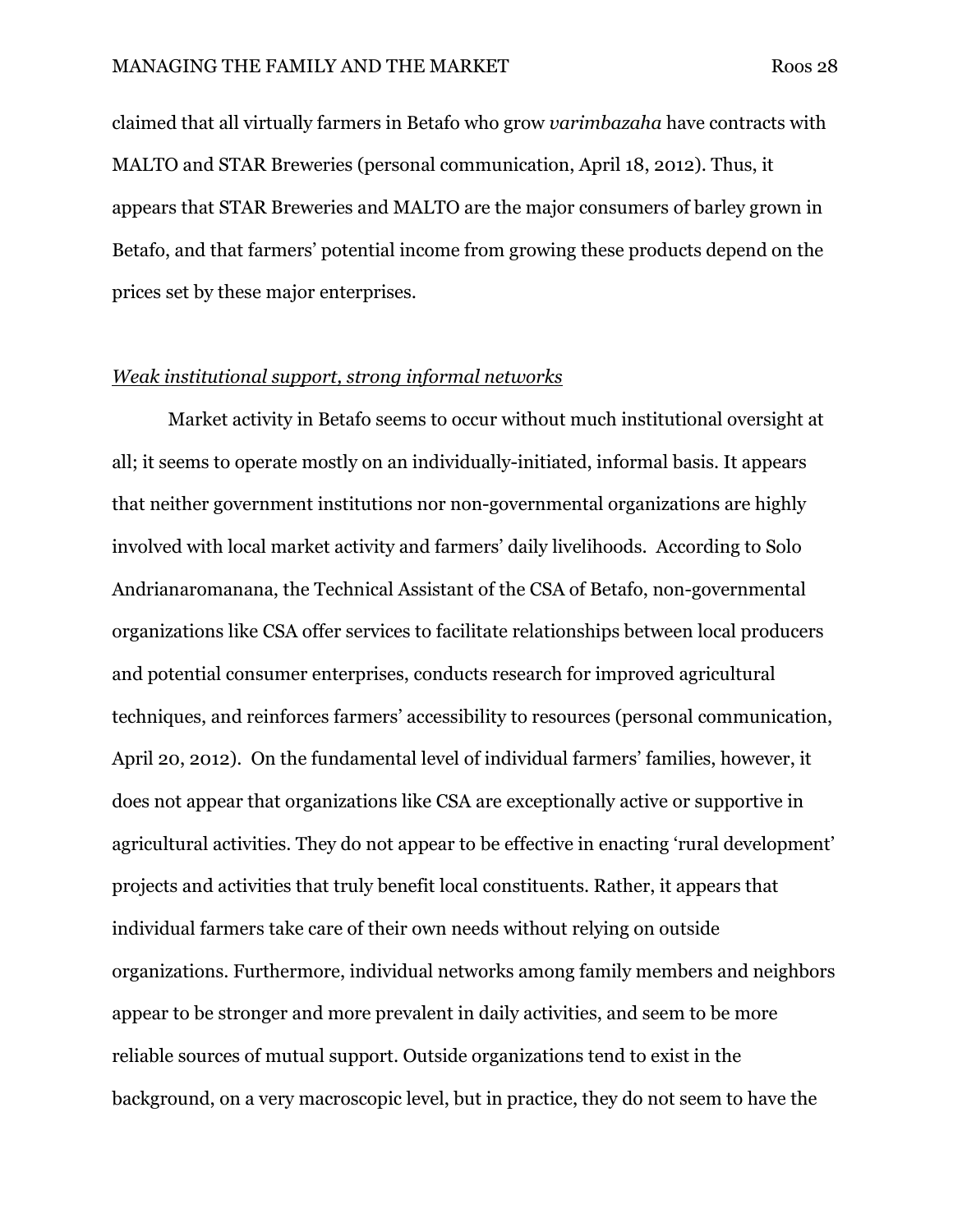positive impact on farmers' lives that they allegedly strive to have. They merely seem to serve as symbols of infrastructure, which may superficially satisfy proponents of 'development,' but are not conducive to actual socioeconomic progress for local citizens.

 Ultimately, it appears that institutional organizations and community associations do not provide any means of a 'safety net' for farmers in times of economic hardship or unforeseen catastrophes. In a mix of French and Malagasy, one farmer articulated a point that was echoed by most, in that poor weather and climate conditions are a "tena grande problème" ("truly a big problem") for annual crop yields and potential income, especially since such factors are beyond one's control (personal communication, April 7, 2012). External organizations such as CSA offer diagnostic services to measure changes in agricultural production and market activity, and conduct surveys to gauge the impact of crop loss and failure, but they do not offer support services to repair the consequences of such circumstances. In times of distress and hardship, it appears that farmers are more reliant on informal networks and relationships within their local communities, such as family members and neighbors, for mutual assistance in agricultural and economic activities.

#### Limitations of the study

 One of the primary limitations of the study is the time frame, in that four weeks of data collection and writing is insufficient for the investigation of any topic. Yet, even with a longer research period, the potential scope of the project would be quite extensive, and it would be impossible to exhaust any angle of this research. Furthermore, the findings of this project are limited to an extremely small group of primary and secondary sources from a very limited setting. Depending on the further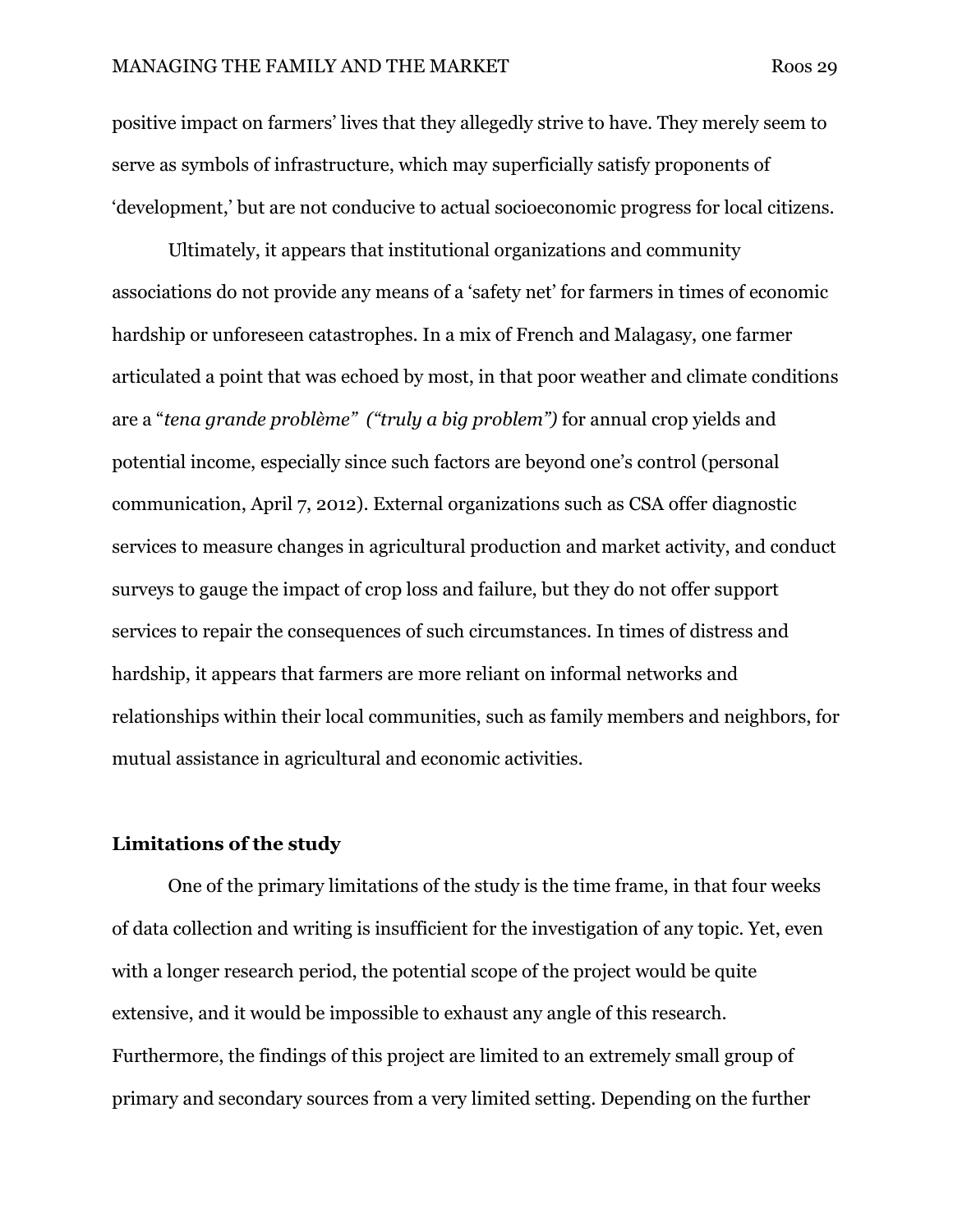#### MANAGING THE FAMILY AND THE MARKET Roos 30

aims of the study, it would be necessary to spend more time in each of the villages in which this project was initially conducted, or to commit time to other villages in the District of Betafo. Further data collection, either through follow-up interviews with preexisting subjects, or through interviews with new subjects, would further contribute to the objectives of this project, and would perhaps foster a better understanding of the market activities of subsistence farmers in the Betafo area.

 Another major limitation of the study has been my identity as an community outsider. Inevitably, my status as a vazaha ("foreigner") resulted in some cultural misunderstandings about my background and intentions, which were essentially impossible to wholly eliminate. As a permanent outsider to the community, it was difficult to establish genuine rapport and fully open communication with locals. Additionally, a limitation in any qualitative research is the nature of human subjects and the potential for biases, both conscious and subconscious. Assumptions and preconceived notions, from both the researcher and the individual subjects, has undoubtedly affected the data collection process, the information gathered, and the findings that have emerged.

 Furthermore, the depth of primary data and mutual understanding between the researcher (interviewer) and interviewees was somewhat compromised by the language barrier. While I was able to gather ample data through interviews conducted in Malagasy, the quality and quantity of follow-up questions was less than in interviews conducted in French. Nonetheless, I felt comfortable conducting interviews in Malagasy, in that it strengthened my capabilities and skills as a researcher in a new and foreign setting. By utilizing a myriad of interaction styles, including diagrams, body language, and repetition, I managed to mitigate the language barrier while still collecting useful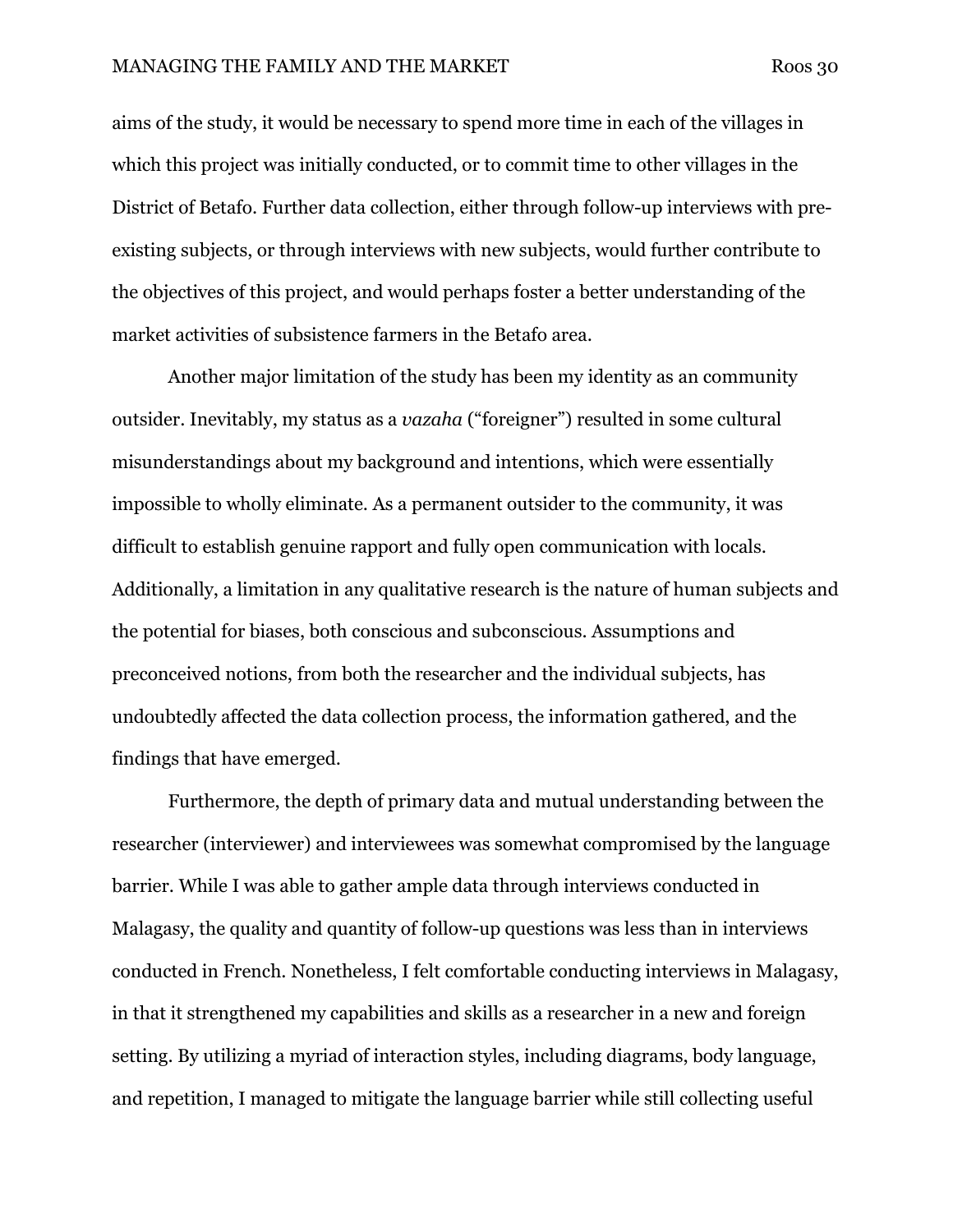data. Furthermore, conducting all of the research without the use of a translator eliminated a potential source of third-party bias, in which primary data is modified, withheld, or otherwise compromised in the translation process. While conducting interviews in Malagasy may have posed a limitation to the research project, it also eliminated a potential limitation that would have existed if a translator were involved.

### Questions for further investigation

The majority of primary data was collected through interactions and interviews with multiple individuals at one time; due to the nature of the settings in which the research was conducted, I often spoke to several adult members of each family at the same time. It may be informative to interview family members separately, in order to investigate potential differences among husbands and wives, or among generations. Do men and women, for example, have different conceptions of their family's needs? Do they have different rationale for their agricultural and economic activities? How do they feel about the distribution of power and decision-making with regard to market participation?

 This research project would benefit from further investigation of collectors' economic activities. The findings from this initial study clearly demonstrated the direct impact of independent collectors on subsistence farmers' activities and livelihoods. However, since the project was focused on subsistence farmers, it did not include an adequate sample size of collectors. In order to gain a more holistic perspective, it would be necessary to gather primary data through interviews and participant observations with local collectors in the district of Betafo. Some questions to guide this follow-up research would include: How do individuals become collectors? Are collectors involved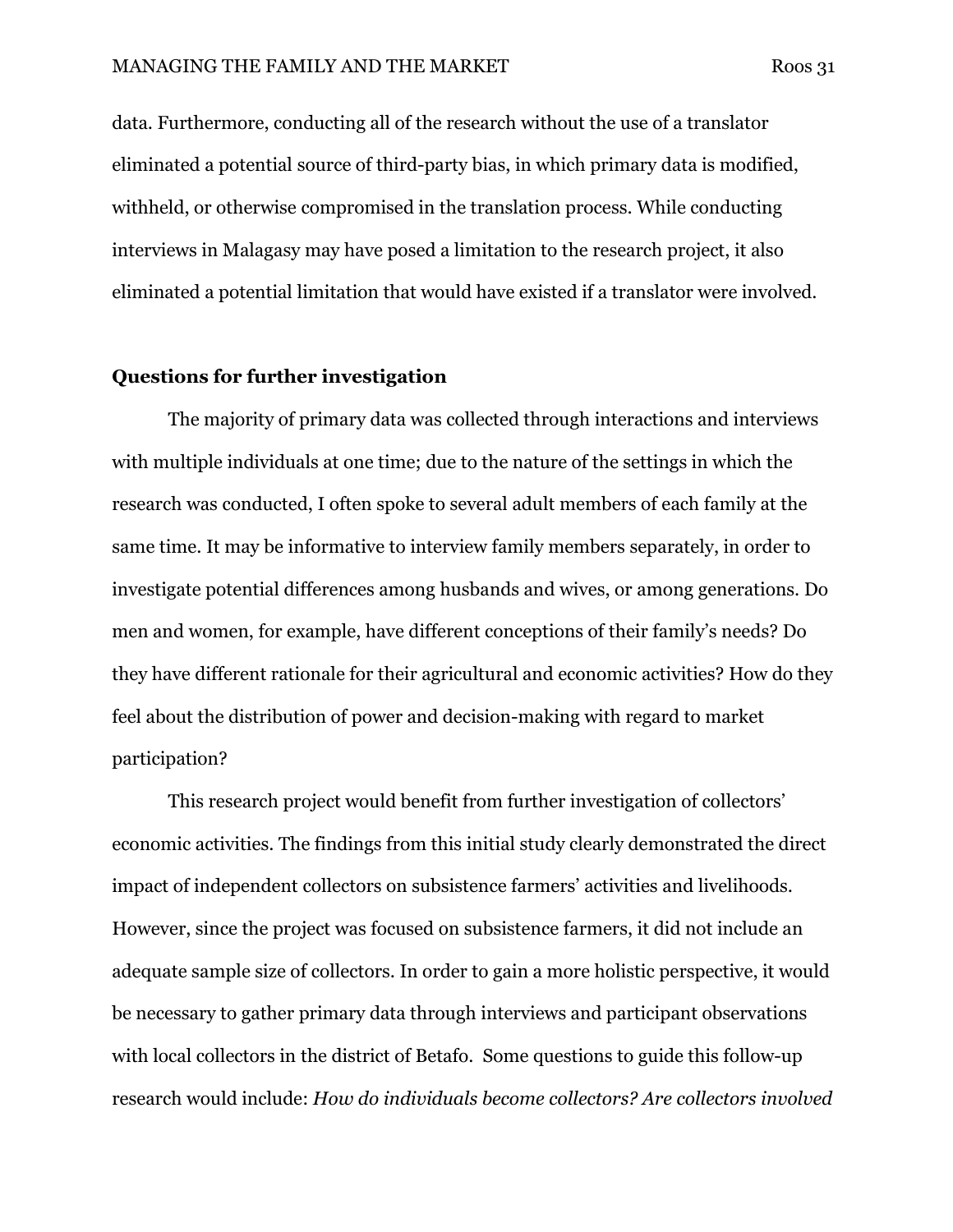in other agricultural or economic activities? How do collectors decide what to buy? How do they decide buying and selling prices? What are the benefits and challenges of being a collector? What is the socioeconomic relationship between farmers and collectors- is it mutually beneficial?

#### **Discussion**

 It seems too easy to romanticize the rural lifestyle--to conjure images of fertile lands and pure environment, a myriad of abundant harvests, and constant supplies of a fresh products. The reality, however, is that it is an incredibly difficult lifestyle, with constant risks, hardships, and lack of 'safety nets' in times of unforeseen failure. Even with enough to eat, there is little room for excess--it is a no-waste lifestyle, one in which needs are met on a day-by-day basis.

 Commercial activity is a means of subsistence. Farmers must capitalize on market participation whatever extent that they can, in order to support their family's fundamental alimentary needs. Rice farming is exceptional to other agricultural activities, such that its primary purpose is for each family's own consumption, as opposed to sale. However, it seems that most other agricultural products are harvested and designated for various markets, and that the income generated from such economic activities is used to supplement family's demands for rice and other daily necessities. Thus, it appears that "subsistence agriculture" and "commercial agriculture" are not mutually exclusive, but are actually quite interdependent and inseparable. The threshold from which to distinguish one from the other is quite blurred, and the extent to which rural households are "subsistence farmers" or "commercial farmers" is as diverse as individual families are.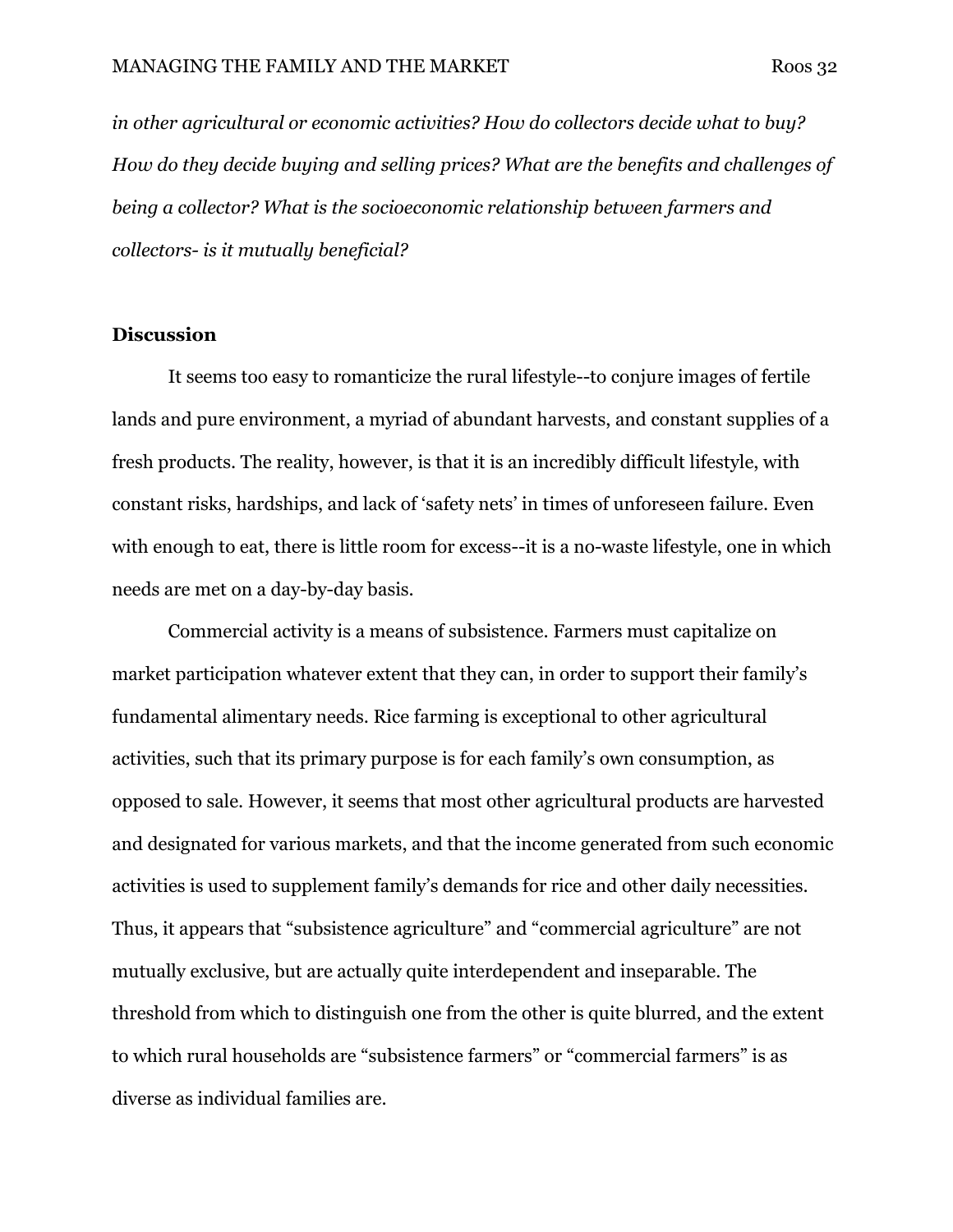#### References list

Amina, personal communication, Befotaka, April 7, 2012.

Andriamaromanana, S. Personal communication, Betafo, April 20, 2012.

Cadot, Dutoit, and Olarreaga. (2010). Barriers to Exit from Subsistence Agriculture.

CEPREMAP Working Papers, No. 1014. Accessed 1 April 2012 at http://

econpapers.repec.org/paper/cpmdocweb/1014.htm.

Centre de Service Agricole, Etat des lieux du District de Betafo, December 2010.

Fenohery, personal communication, Befotaka, April 7, 2012.

Herizo, personal communication, Andohajango, April 16, 2012.

Lalao, personal communication, Befotaka, April 5, 2012.

Manga, personal communication, Andohajango, April 16, 2012.

Perline, personal communication, Andohajango, April 16, 2012.

Rakotondranaivo, J. Personal communication, Antsirabe, April 15, 2012.

Rasoarimanana, M. Personal communication, Betafo, April 16, 2012.

Razafimahefa, R. "Le Développement Rural." Academic lecture, Antananarivo, March 12, 2012.

Soa, personal communication, Befotaka, April 7, 2012.

Tanjona, personal communication, Mavozaza, April 18, 2012.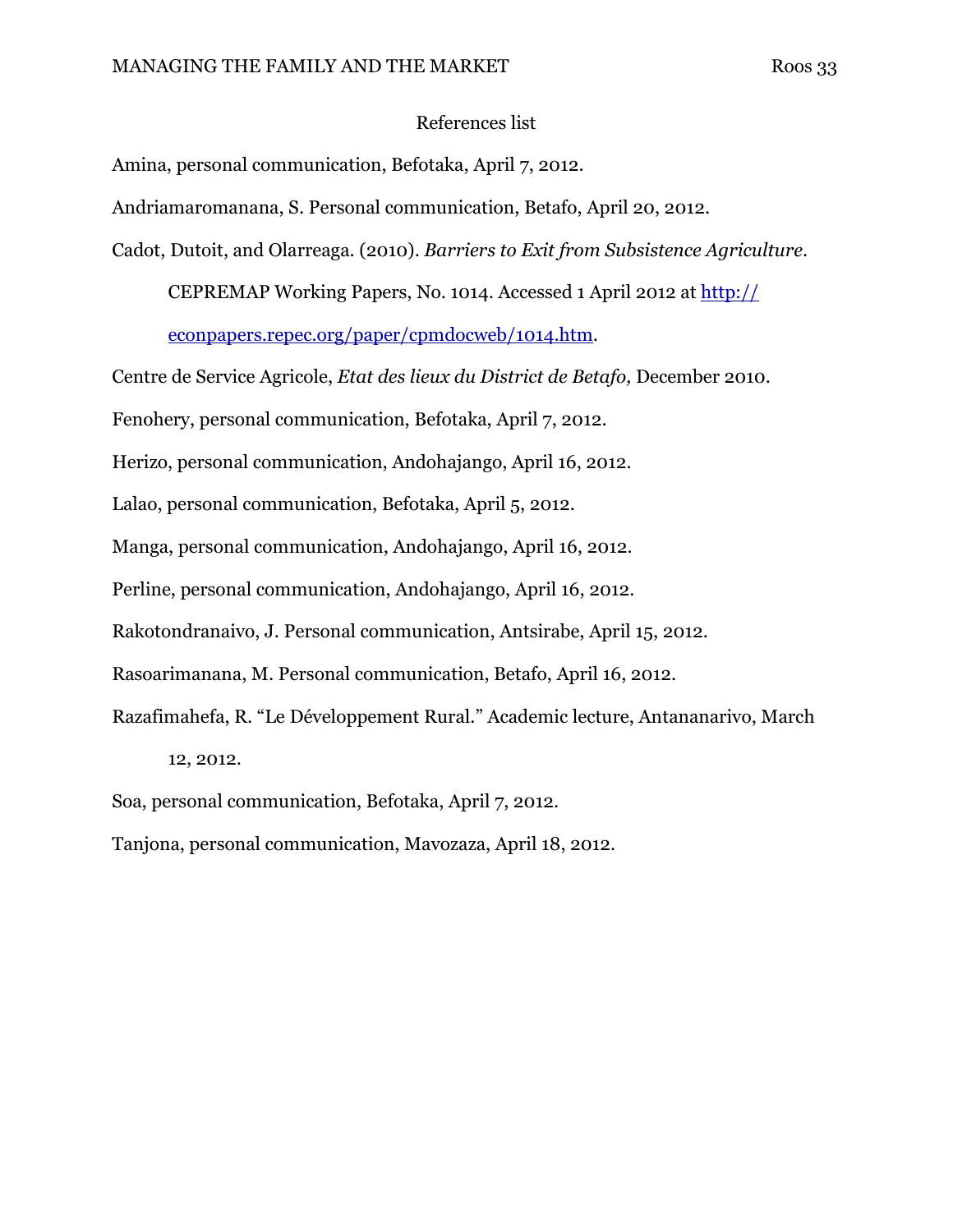

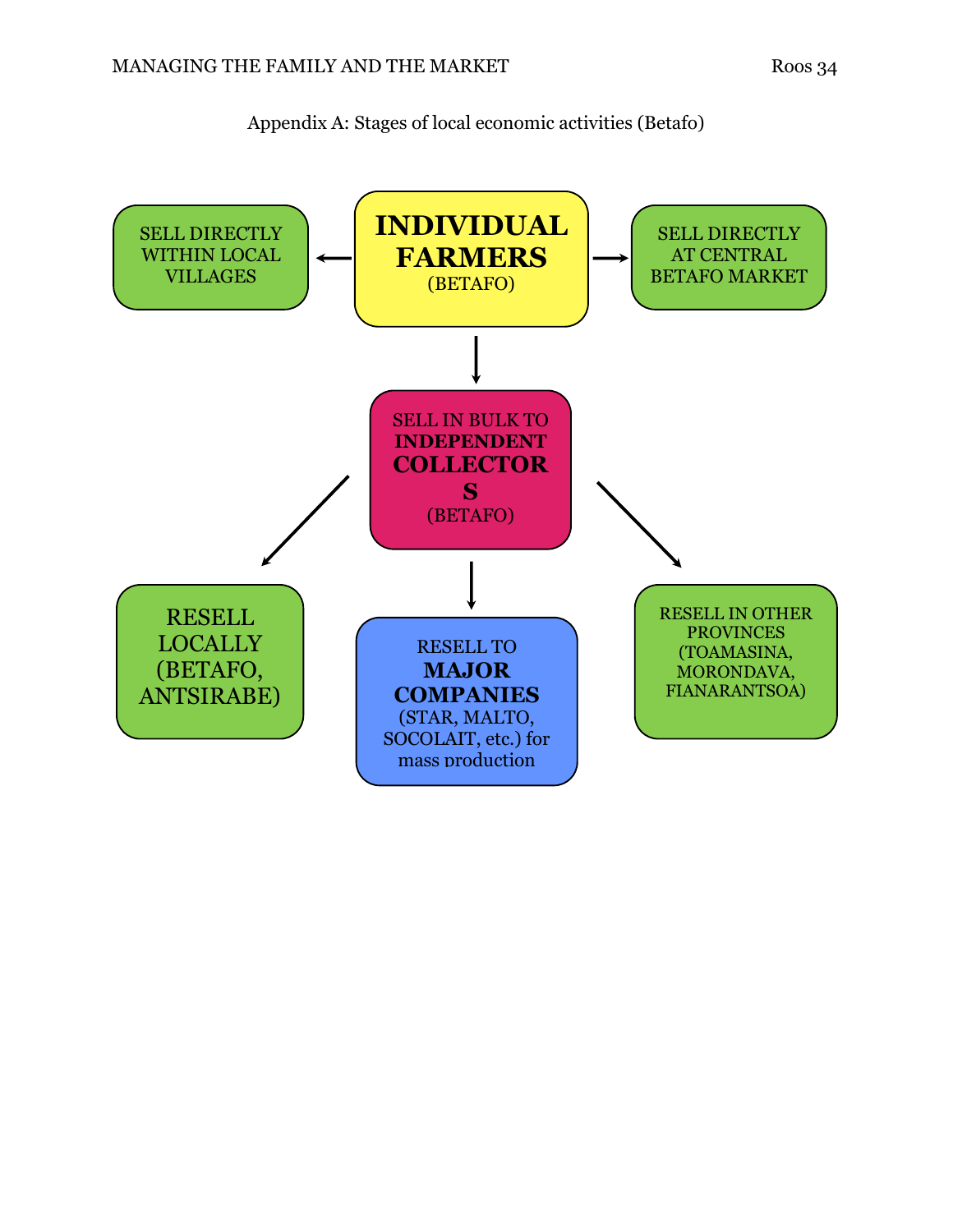| Product  | The price at which farmers<br>sell to collectors / the price<br>at which collectors buy<br>from farmers (April) | The price at which<br>collectors re-sell on the<br>market (April) |
|----------|-----------------------------------------------------------------------------------------------------------------|-------------------------------------------------------------------|
| Rice     | 900 Ariary / kilogram                                                                                           | 1100 Ariary / kilogram                                            |
| Potatoes | 500 Ariary / kilogram                                                                                           | 700 Ariary / kilogram                                             |
| Tomatoes | 500 Ariary / kilogram                                                                                           | 800 Ariary / kilogram                                             |
| Cassava  | 300 Ariary / kilogram                                                                                           | 350 Ariary / kilogram                                             |
| Corn     | 300 Ariary / kilogram                                                                                           | 400 Ariary / kilogram                                             |
| Milk     | 700 Ariary / liter                                                                                              | 900 Ariary / liter                                                |

Appendix B: Sample of local market prices (Betafo, April 2012)

N.B. The prices shown in this chart were gathered through the researcher's participant observation and informal conversations with vendors at the central market in Betafo on Monday, April 16, 2012.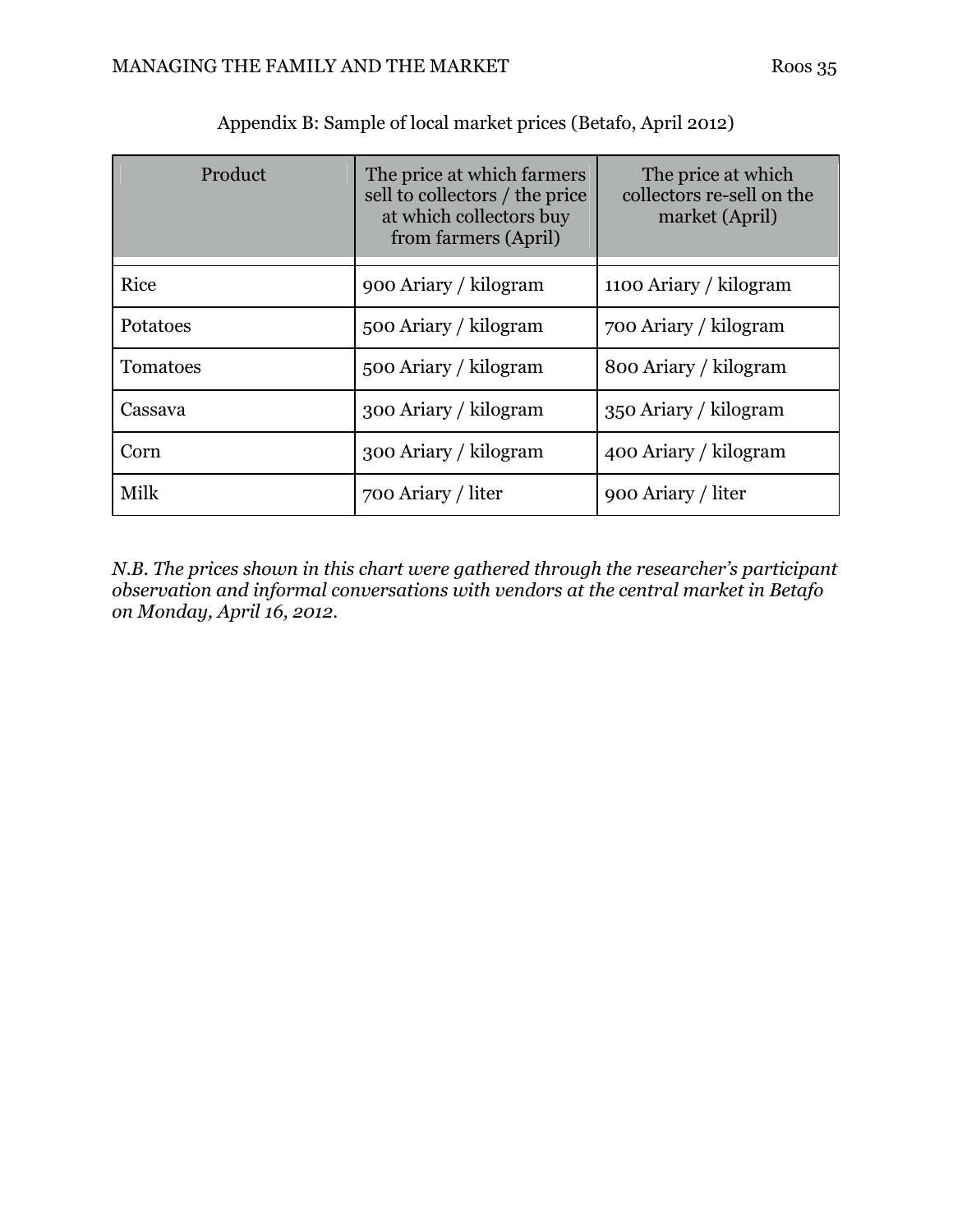| Appendix C: Sample of annual agricultural activities (Fenohery's Family, Befotaka) |  |  |
|------------------------------------------------------------------------------------|--|--|
|------------------------------------------------------------------------------------|--|--|

| Oct                          | <b>Nov</b>                    | Dec                          | Jan                | Feb                          | Mar                           | April                        | May                             | June                            | July                                   | Aug                             | Sep                                      |
|------------------------------|-------------------------------|------------------------------|--------------------|------------------------------|-------------------------------|------------------------------|---------------------------------|---------------------------------|----------------------------------------|---------------------------------|------------------------------------------|
| <b>RICE</b>                  | <b>RICE</b>                   | <b>RICE</b>                  | <b>RICE</b>        | <b>RICE</b>                  | <b>RICE</b>                   |                              |                                 |                                 |                                        |                                 |                                          |
|                              |                               |                              |                    |                              | ${\tt POTATO}$<br>$\mathbf 1$ | <b>POTATO</b><br>$\mathbf 1$ | <b>POTATO</b><br>$\mathbf{1}$   | <b>POTATO</b><br>$\mathbf 1$    |                                        |                                 |                                          |
|                              |                               |                              |                    |                              |                               |                              | <b>POTATO</b><br>$\overline{2}$ | <b>POTATO</b><br>$\overline{2}$ | <b>POTATO</b><br>$\overline{2}$        | <b>POTATO</b><br>$\overline{2}$ | <b>POTATO</b><br>$\overline{\mathbf{2}}$ |
| <b>POTATO</b><br>3           | <b>POTATO</b><br>$\mathbf{3}$ | <b>POTATO</b><br>3           | <b>POTATO</b><br>3 | <b>POTATO</b><br>3           |                               |                              |                                 |                                 |                                        |                                 |                                          |
| CORN                         | $\rm{CORN}$                   | <b>CORN</b>                  | <b>CORN</b>        | CORN                         | CORN                          | $\rm{CORN}$                  |                                 |                                 |                                        |                                 |                                          |
| <b>BEANS 1</b>               | <b>BEANS1</b>                 | <b>BEANS 1</b>               | <b>BEANS 1</b>     |                              |                               |                              |                                 |                                 |                                        |                                 |                                          |
|                              |                               |                              |                    |                              | <b>BEANS 2</b>                | <b>BEANS 2</b>               | <b>BEANS 2</b>                  | <b>BEANS 2</b>                  |                                        |                                 |                                          |
|                              |                               |                              |                    | <b>CARROT</b><br>S           | <b>CARROT</b><br>S            | <b>CARROT</b><br>S           | <b>CARROT</b><br>S              | CARROT<br>S                     | CARROT<br>S                            |                                 |                                          |
|                              |                               |                              |                    |                              |                               |                              | <b>PEAS</b>                     | <b>PEAS</b>                     | <b>PEAS</b><br>$\rm (green/fr$<br>esh) | PEAS<br>(dried)                 |                                          |
| <b>SOYBEA</b><br>$\mathbf N$ | <b>SOYBEA</b><br>$\mathbf N$  | <b>SOYBEA</b><br>$\mathbf N$ | <b>SOYBEA</b><br>N | <b>SOYBEA</b><br>$\mathbf N$ | <b>SOYBEA</b><br>$\mathbf N$  | <b>SOYBEA</b><br>$\mathbf N$ | <b>SOYBEA</b><br>$\mathbf N$    |                                 |                                        |                                 |                                          |
|                              |                               |                              |                    |                              |                               |                              | <b>BARLEY</b>                   | <b>BARLEY</b>                   | <b>BARLEY</b>                          | <b>BARLEY</b>                   |                                          |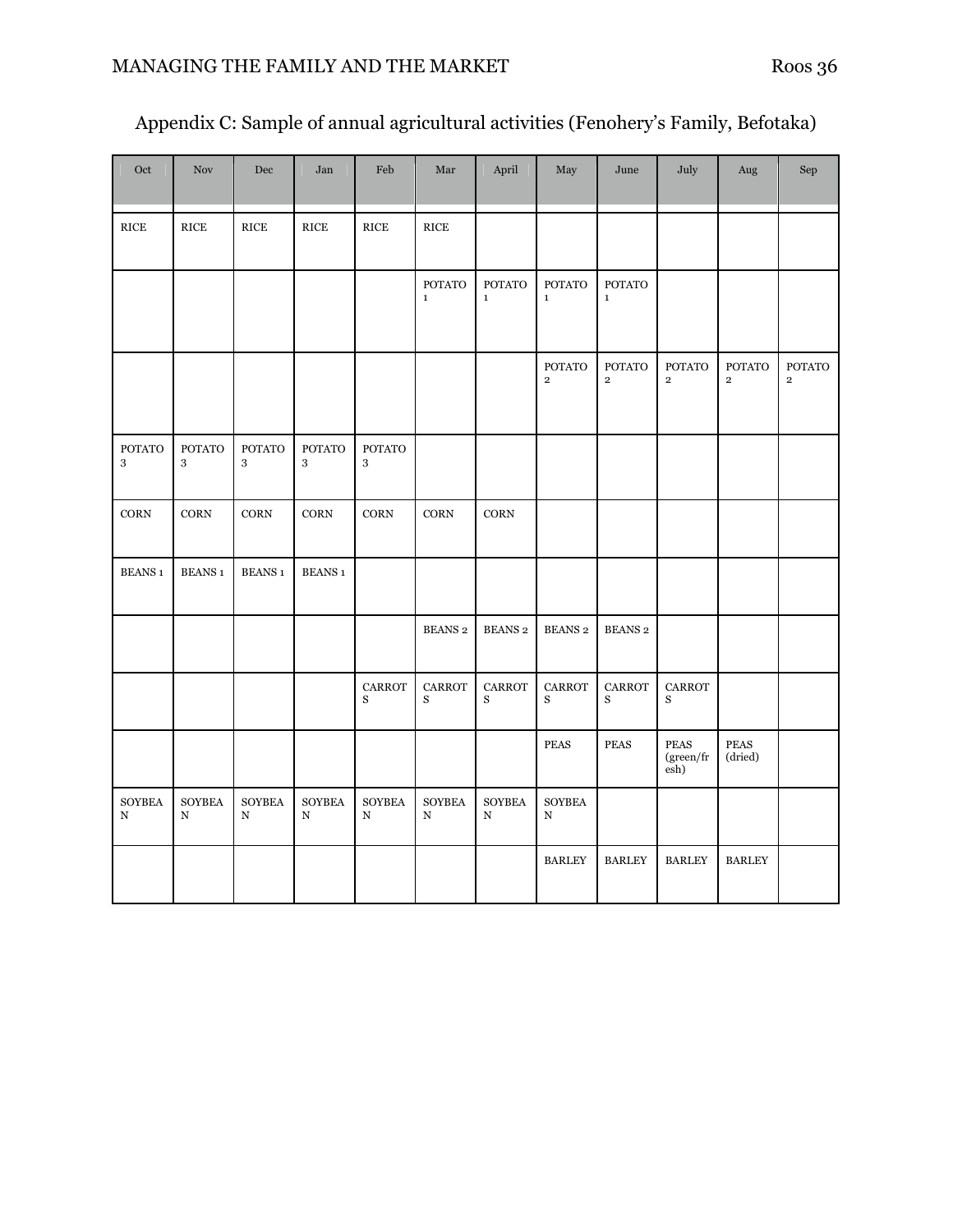## Appendix D: Sample interview questions

- 1. What are agricultural activities? What do you grow, and how much? What livestock do you raise? How do your activities vary by season or year?
	- 1.1. Qu'est-ce que vous cultivez, et combien?
	- 1.2. Inona avy ny fambolena ataonao ? Dia firy?
	- 1.3. Qu'est-ce que vous élevez, et combien?
	- 1.4. Miompy inona ianao? Dia firy?
- 2. What are your commercial activities? What products do you sell, how frequently do you sell, and in what quantities? To whom do you sell? Where do you sell?
	- 2.1. Qu'est-ce que vous vendez?
	- 2.2. Mivarotra inona ianao/ianareo?
	- 2.3. Combien de temps par semaine/mois/année vendez-vous les produits?
	- 2.4. Firy herinandro/volana/taona no mivarotra ny vokatra ianao?
	- 2.5. Quelle quantité de chaque culture/bétail vendez-vous (poids/kilos)?
	- 2.6. Firy kilao ny habetsaka ny vokatra na ny isan'ny biby fiompy amidinao?
	- 2.7. A qui vendez-vous?
	- 2.8. Iza no mividy ny vokatrao na biby fiompinao?
	- 2.9. Où vendez-vous?
	- 2.10. Aiza ho aiza no mivarotra ianao?
- 3. How much of your products does your family consume?
	- 3.1. Combien de vos produits (culture/bétail) consommez-vous (et votre famille)?
	- 3.2. Ampahafirin'ny vokatra na biby fiompy no lasa sakafonao (i.e. What percentage do you consume?)
- 4. How much of your crops/livestock are for sale?
	- 4.1. Combien de vos produits vendez-vous?
	- 4.2. Ampahafirin'ny vokatra na biby fiompy no varotanao?
- 5. How do you plan your annual agricultural activities?
	- 5.1. Comment planifiez-vous votres activités agricoles (annuelles)?
	- 5.2. Manahoana ny fandaminanao ny taon-pambolenao?
- 6. Do you decide your agricultural activities based on your own family's needs for consumption?
	- 6.1. Est-ce que les activités agricoles dépendent des besoins alimentaires de votre famille?
	- 6.2. Miankina amin'ny filan'ny fianakavianao ve ny zavatra ambolenao sy ompianao?
- 7. What are your family's needs?
	- 7.1. Quels sont les besoins spécifiques de votre famille?
	- 7.2. Inona ny zavatra ilainy fianakavianao?
- 8. Are these needs being met by your current agricultural activity?
	- 8.1. Est-ce que vous êtes satisfaits de vos besoins par vos activités agricoles courantes?
	- 8.2. Afa-po amin'ny zavatra ambolenao sy ompianao ve ny fianakavianao? (Is your family satisfied?)
- 9. If not, how could your needs be met?
	- 9.1. Si non, comment pourriez-vous satisfaire les besoins?
	- 9.2. Raha tsia de manao inona ianao?